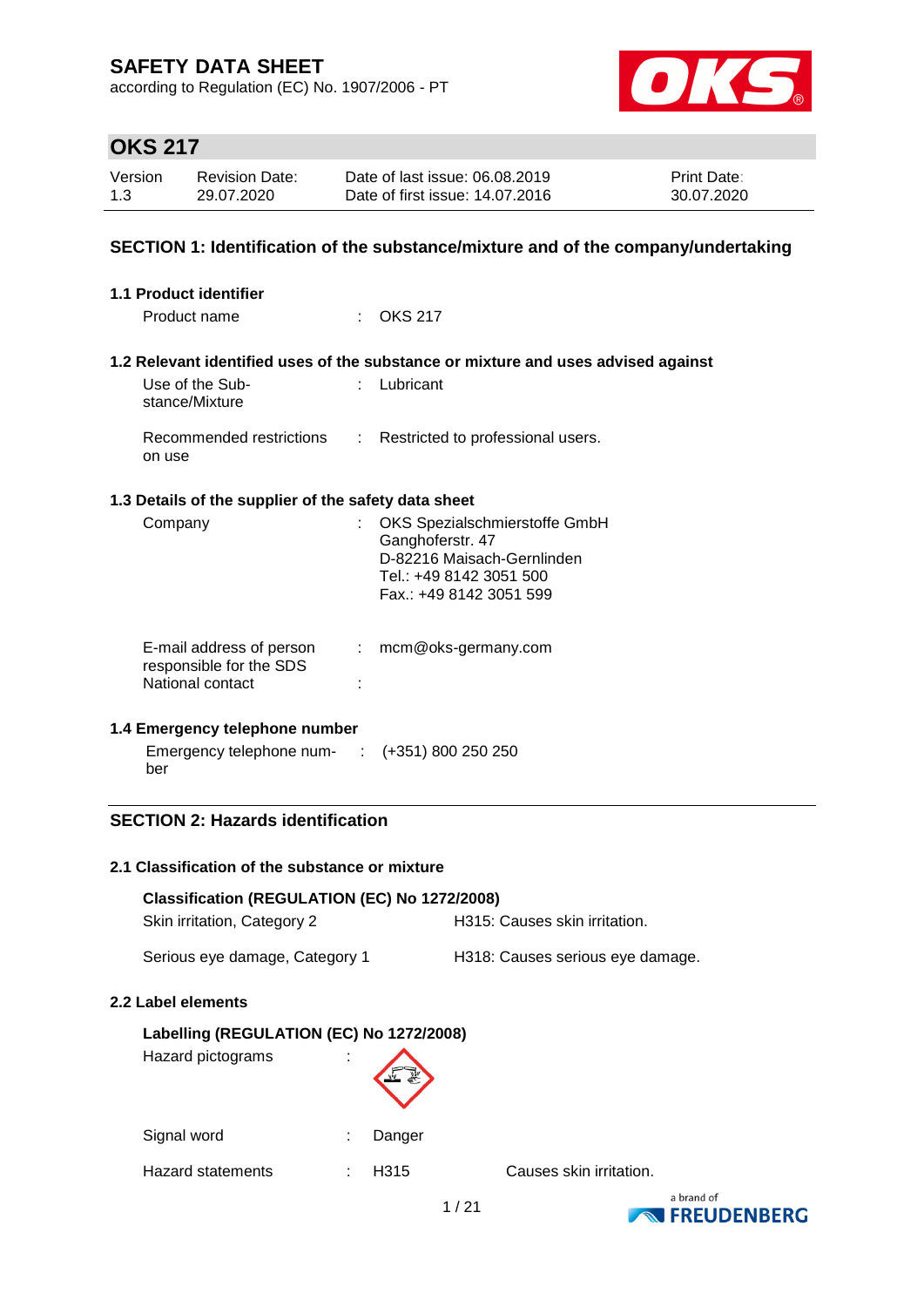according to Regulation (EC) No. 1907/2006 - PT



## **OKS 217**

| Version<br>1.3 | <b>Revision Date:</b><br>29.07.2020 | Date of last issue: 06.08.2019<br>Date of first issue: 14.07.2016 |                                                                                                                                                                                                                  | <b>Print Date:</b><br>30.07.2020 |
|----------------|-------------------------------------|-------------------------------------------------------------------|------------------------------------------------------------------------------------------------------------------------------------------------------------------------------------------------------------------|----------------------------------|
|                |                                     | H318                                                              | Causes serious eye damage.                                                                                                                                                                                       |                                  |
|                | Precautionary statements            | <b>Prevention:</b>                                                |                                                                                                                                                                                                                  |                                  |
|                |                                     | P <sub>264</sub><br>P280                                          | Wash skin thoroughly after handling.<br>Wear protective gloves/ eye protection/ face<br>protection.                                                                                                              |                                  |
|                |                                     | <b>Response:</b>                                                  |                                                                                                                                                                                                                  |                                  |
|                |                                     | P302 + P352                                                       | IF ON SKIN: Wash with plenty of soap and<br>water.                                                                                                                                                               |                                  |
|                |                                     |                                                                   | P305 + P351 + P338 + P310 IF IN EYES: Rinse cautiously<br>with water for several minutes. Remove<br>contact lenses, if present and easy to do.<br>Continue rinsing. Immediately call a<br>POISON CENTER/ doctor. |                                  |
|                |                                     | P332 + P313                                                       | If skin irritation occurs: Get medical advice/<br>attention.                                                                                                                                                     |                                  |
|                |                                     | P362 + P364                                                       | Take off contaminated clothing and wash it<br>before reuse.                                                                                                                                                      |                                  |

Hazardous components which must be listed on the label: calcium dihydroxide

### **2.3 Other hazards**

This substance/mixture contains no components considered to be either persistent, bioaccumulative and toxic (PBT), or very persistent and very bioaccumulative (vPvB) at levels of 0.1% or higher.

## **SECTION 3: Composition/information on ingredients**

#### **3.2 Mixtures**

| Chemical nature | : Mineral oil.  |
|-----------------|-----------------|
|                 | graphite        |
|                 | solid lubricant |

#### **Components**

| Chemical name          | CAS-No.<br>EC-No.<br>Index-No. | Classification     | Concentration<br>limits<br>M-Factor<br><b>Notes</b> | Concentration<br>(% w/w) |
|------------------------|--------------------------------|--------------------|-----------------------------------------------------|--------------------------|
|                        | Registration number            |                    |                                                     |                          |
| White mineral oil (pe- | 8042-47-5                      | Asp. Tox.1; H304   |                                                     | $>= 30 - 50$             |
| troleum)               | 232-455-8                      |                    |                                                     |                          |
|                        | 01-2119487078-27               |                    |                                                     |                          |
| calcium dihydroxide    | 1305-62-0                      | Skin Irrit.2; H315 |                                                     | $>= 10 - 20$             |
|                        | 215-137-3                      | Eye Dam.1; H318    |                                                     |                          |

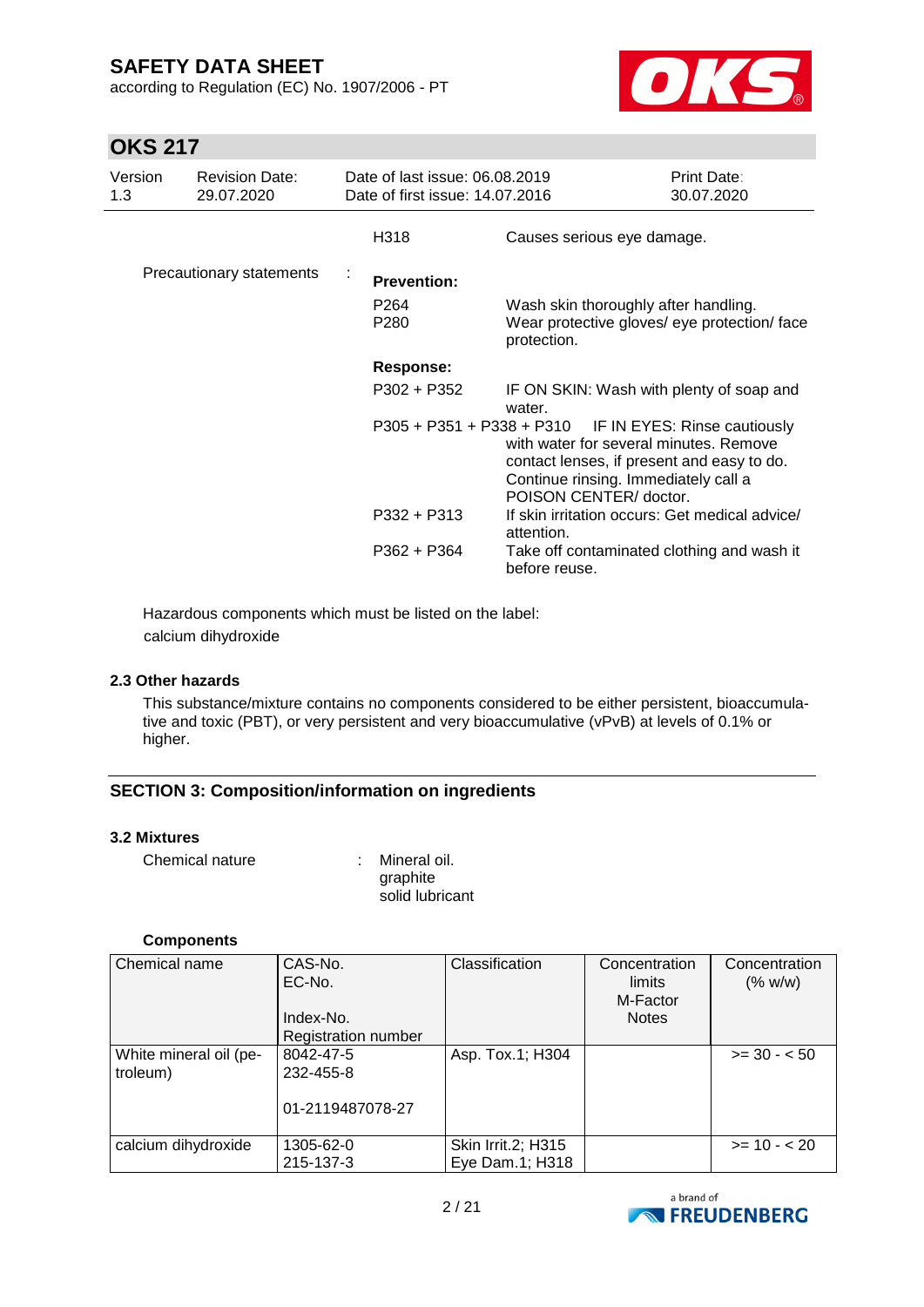according to Regulation (EC) No. 1907/2006 - PT



 $\overline{\phantom{a}}$ 

# **OKS 217**

| Version | <b>Revision Date:</b> | Date of last issue: 06.08.2019  | <b>Print Date:</b> |
|---------|-----------------------|---------------------------------|--------------------|
|         | 29.07.2020            | Date of first issue: 14.07.2016 | 30.07.2020         |
|         |                       | STOT SE3; H335                  |                    |

|                                                                   | 01-2119475151-45-<br><b>XXXX</b>                                                                                  |                |                |
|-------------------------------------------------------------------|-------------------------------------------------------------------------------------------------------------------|----------------|----------------|
| Substances with a workplace exposure limit :                      |                                                                                                                   |                |                |
| Graphite                                                          | 7782-42-5<br>231-955-3                                                                                            | Not classified | $>= 20 - < 30$ |
| zirconium dioxide                                                 | 1314-23-4<br>215-227-2                                                                                            | Not classified | $>= 10 - 20$   |
| silicon dioxide<br>$\mathbf{r}$ and $\mathbf{r}$ and $\mathbf{r}$ | 7631-86-9<br>231-545-4<br>01-2119379499-16-<br><b>XXXX</b><br>$\sim$ $\sim$ $\sim$ $\sim$ $\sim$<br>$\sim$ $\sim$ | Not classified | $>= 1 - 10$    |

For explanation of abbreviations see section 16.

## **SECTION 4: First aid measures**

### **4.1 Description of first aid measures**

| If inhaled              | Remove person to fresh air. If signs/symptoms continue, get<br>medical attention.<br>Keep patient warm and at rest.<br>If unconscious, place in recovery position and seek medical<br>advice.<br>Keep respiratory tract clear.<br>If breathing is irregular or stopped, administer artificial respira-<br>tion. |
|-------------------------|-----------------------------------------------------------------------------------------------------------------------------------------------------------------------------------------------------------------------------------------------------------------------------------------------------------------|
| In case of skin contact | Take off all contaminated clothing immediately.<br>Wash off immediately with soap and plenty of water.<br>Get medical attention immediately if irritation develops and<br>persists.<br>Wash clothing before reuse.<br>Thoroughly clean shoes before reuse.                                                      |
| In case of eye contact  | : Rinse immediately with plenty of water, also under the eyelids,<br>for at least 10 minutes.<br>Get medical attention immediately.                                                                                                                                                                             |
| If swallowed            | Move the victim to fresh air.<br>If unconscious, place in recovery position and seek medical<br>advice.<br>Keep respiratory tract clear.<br>Do not induce vomiting without medical advice.<br>Never give anything by mouth to an unconscious person.                                                            |

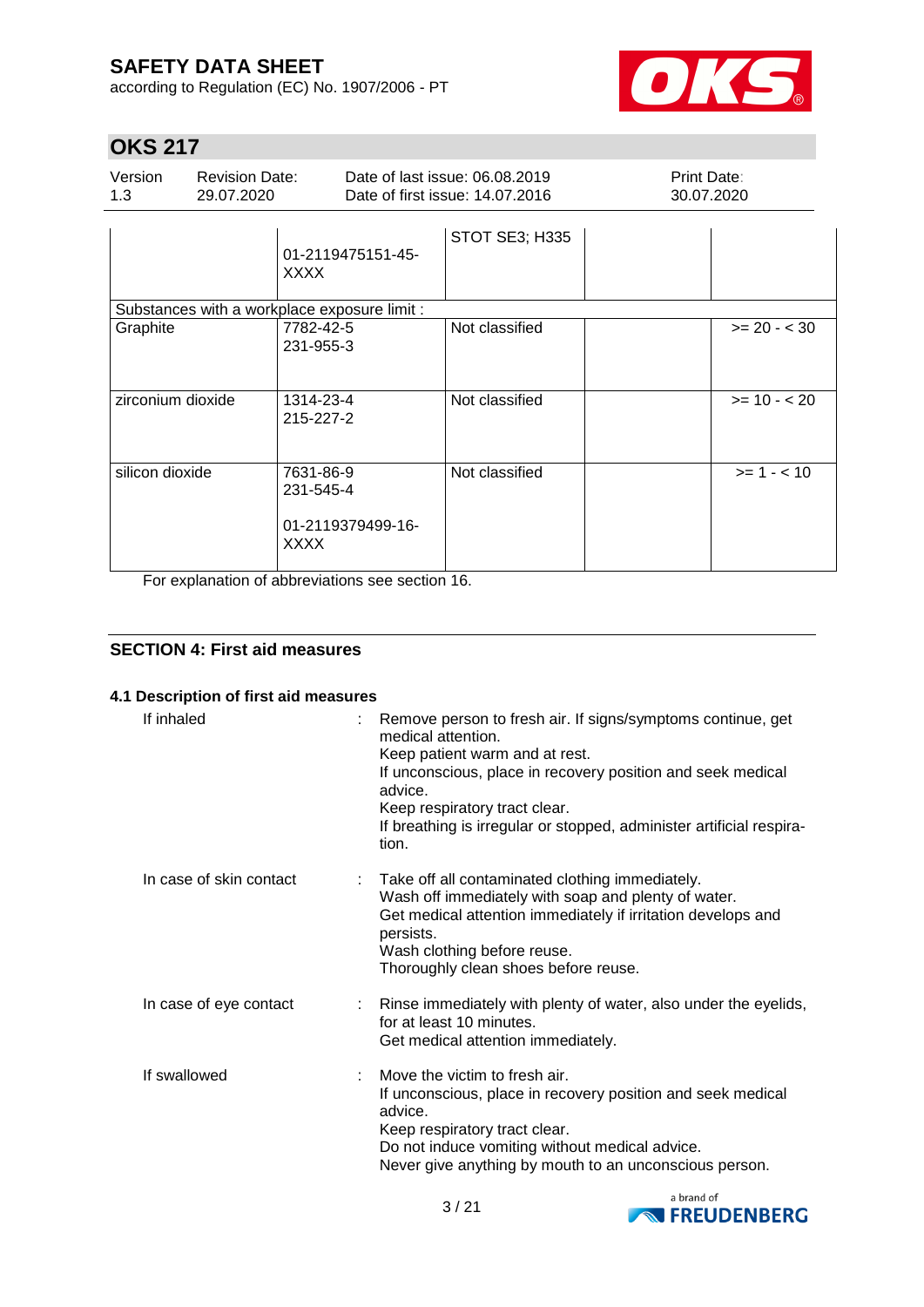according to Regulation (EC) No. 1907/2006 - PT



# **OKS 217**

| Version | <b>Revision Date:</b> | Date of last issue: 06.08.2019  | <b>Print Date:</b> |
|---------|-----------------------|---------------------------------|--------------------|
| 1.3     | 29.07.2020            | Date of first issue: 14.07.2016 | 30.07.2020         |

|              | 4.2 Most important symptoms and effects, both acute and delayed                |
|--------------|--------------------------------------------------------------------------------|
| Symptoms     | Skin contact may provoke the following symptoms:<br>Erythema                   |
| <b>Risks</b> | Causes skin irritation.                                                        |
|              | 4.3 Indication of any immediate medical attention and special treatment needed |
| Treatment    | : Treat symptomatically.                                                       |

## **SECTION 5: Firefighting measures**

### **5.1 Extinguishing media**

| Suitable extinguishing media      | Use water spray, alcohol-resistant foam, dry chemical or car-<br>bon dioxide. |
|-----------------------------------|-------------------------------------------------------------------------------|
| Unsuitable extinguishing<br>media | : High volume water jet                                                       |

#### **5.2 Special hazards arising from the substance or mixture**

| Specific hazards during fire-<br>fighting          | ÷. | Fire may cause evolution of:<br>Carbon oxides<br>Metal oxides                                                                                                           |
|----------------------------------------------------|----|-------------------------------------------------------------------------------------------------------------------------------------------------------------------------|
| 5.3 Advice for firefighters                        |    |                                                                                                                                                                         |
| Special protective equipment :<br>for firefighters |    | In the event of fire, wear self-contained breathing apparatus.<br>Use personal protective equipment. Exposure to decomposi-<br>tion products may be a hazard to health. |
| Further information                                |    | Standard procedure for chemical fires.                                                                                                                                  |

#### **SECTION 6: Accidental release measures**

#### **6.1 Personal precautions, protective equipment and emergency procedures**

| Personal precautions | Evacuate personnel to safe areas.                            |
|----------------------|--------------------------------------------------------------|
|                      | Use the indicated respiratory protection if the occupational |
|                      | exposure limit is exceeded and/or in case of product release |
|                      | (dust).                                                      |
|                      | Do not breathe vapours, aerosols.                            |
|                      | Refer to protective measures listed in sections 7 and 8.     |
|                      |                                                              |

### **6.2 Environmental precautions**

| Environmental precautions |  | Try to prevent the material from entering drains or water |
|---------------------------|--|-----------------------------------------------------------|
|---------------------------|--|-----------------------------------------------------------|

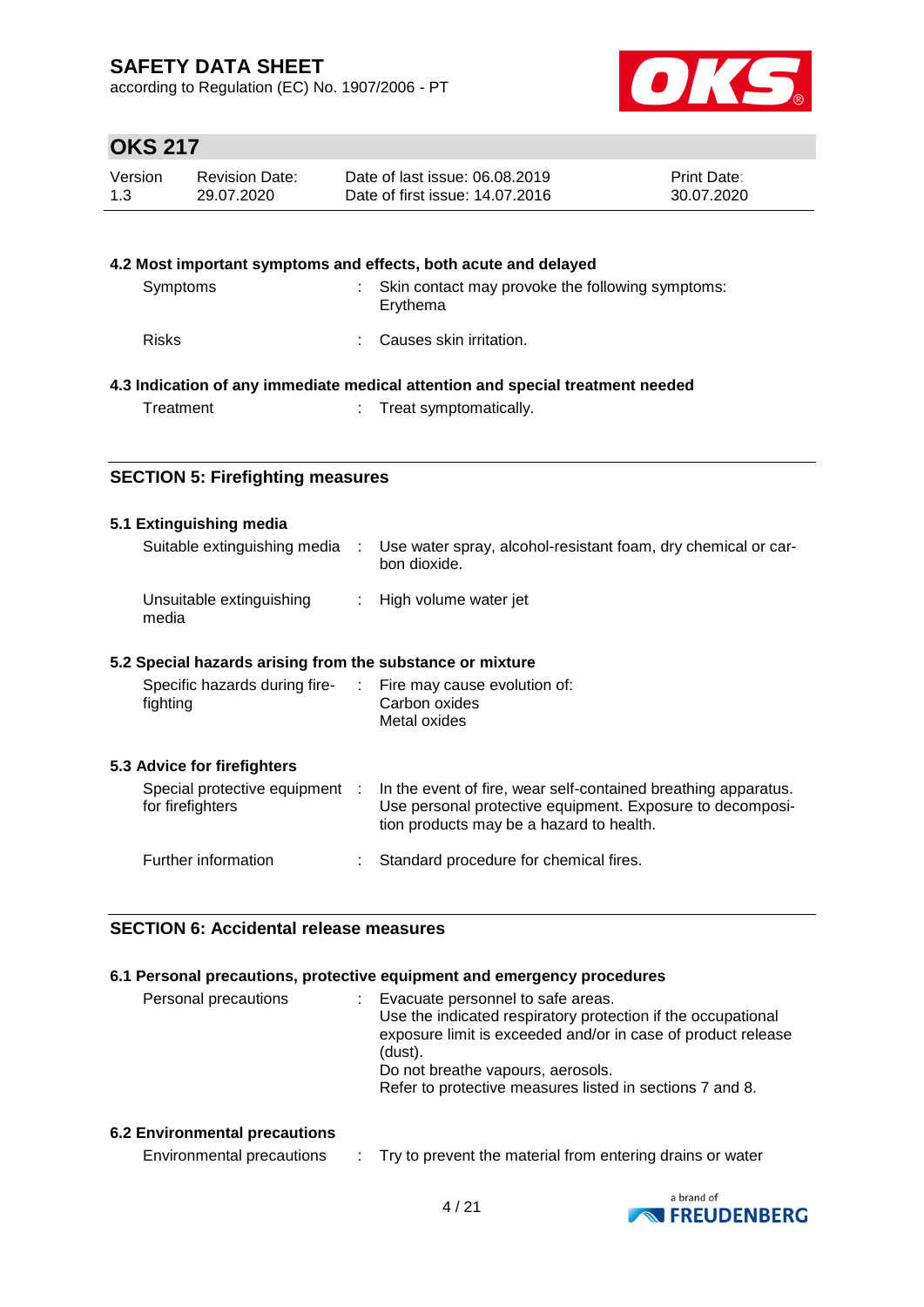according to Regulation (EC) No. 1907/2006 - PT



# **OKS 217**

| Version<br>1.3 | <b>Revision Date:</b><br>29.07.2020 | Date of last issue: 06.08.2019<br>Date of first issue: 14.07.2016                                | <b>Print Date:</b><br>30.07.2020 |
|----------------|-------------------------------------|--------------------------------------------------------------------------------------------------|----------------------------------|
|                |                                     | courses.<br>Local authorities should be advised if significant spillages<br>cannot be contained. |                                  |
|                |                                     | 6.3 Methods and material for containment and cleaning up                                         |                                  |
|                | Methods for cleaning up             | Clean up promptly by sweeping or vacuum.<br>Keep in suitable, closed containers for disposal.    |                                  |
|                |                                     |                                                                                                  |                                  |

## **6.4 Reference to other sections**

For personal protection see section 8.

## **SECTION 7: Handling and storage**

| 7.1 Precautions for safe handling                                |                                                                                                                                                                                                                                                                                                                                                                                                                                                                                                                        |
|------------------------------------------------------------------|------------------------------------------------------------------------------------------------------------------------------------------------------------------------------------------------------------------------------------------------------------------------------------------------------------------------------------------------------------------------------------------------------------------------------------------------------------------------------------------------------------------------|
| Advice on safe handling                                          | Avoid contact with skin and eyes.<br>For personal protection see section 8.<br>Smoking, eating and drinking should be prohibited in the ap-<br>plication area.<br>Wash hands and face before breaks and immediately after<br>handling the product.<br>Do not get in eyes or mouth or on skin.<br>Do not get on skin or clothing.<br>Do not ingest.<br>Do not repack.<br>These safety instructions also apply to empty packaging which<br>may still contain product residues.<br>Keep container closed when not in use. |
| Hygiene measures                                                 | Wash face, hands and any exposed skin thoroughly after<br>handling.                                                                                                                                                                                                                                                                                                                                                                                                                                                    |
| 7.2 Conditions for safe storage, including any incompatibilities |                                                                                                                                                                                                                                                                                                                                                                                                                                                                                                                        |
| Requirements for storage<br>÷.<br>areas and containers           | Store in original container. Keep container closed when not in<br>use. Keep in a dry, cool and well-ventilated place. Containers<br>which are opened must be carefully resealed and kept upright<br>to prevent leakage. Store in accordance with the particular<br>national regulations. Keep in properly labelled containers.                                                                                                                                                                                         |
| 7.3 Specific end use(s)                                          |                                                                                                                                                                                                                                                                                                                                                                                                                                                                                                                        |
| Specific use(s)                                                  | Specific instructions for handling, not required.                                                                                                                                                                                                                                                                                                                                                                                                                                                                      |

## **SECTION 8: Exposure controls/personal protection**

### **8.1 Control parameters**

**Occupational Exposure Limits**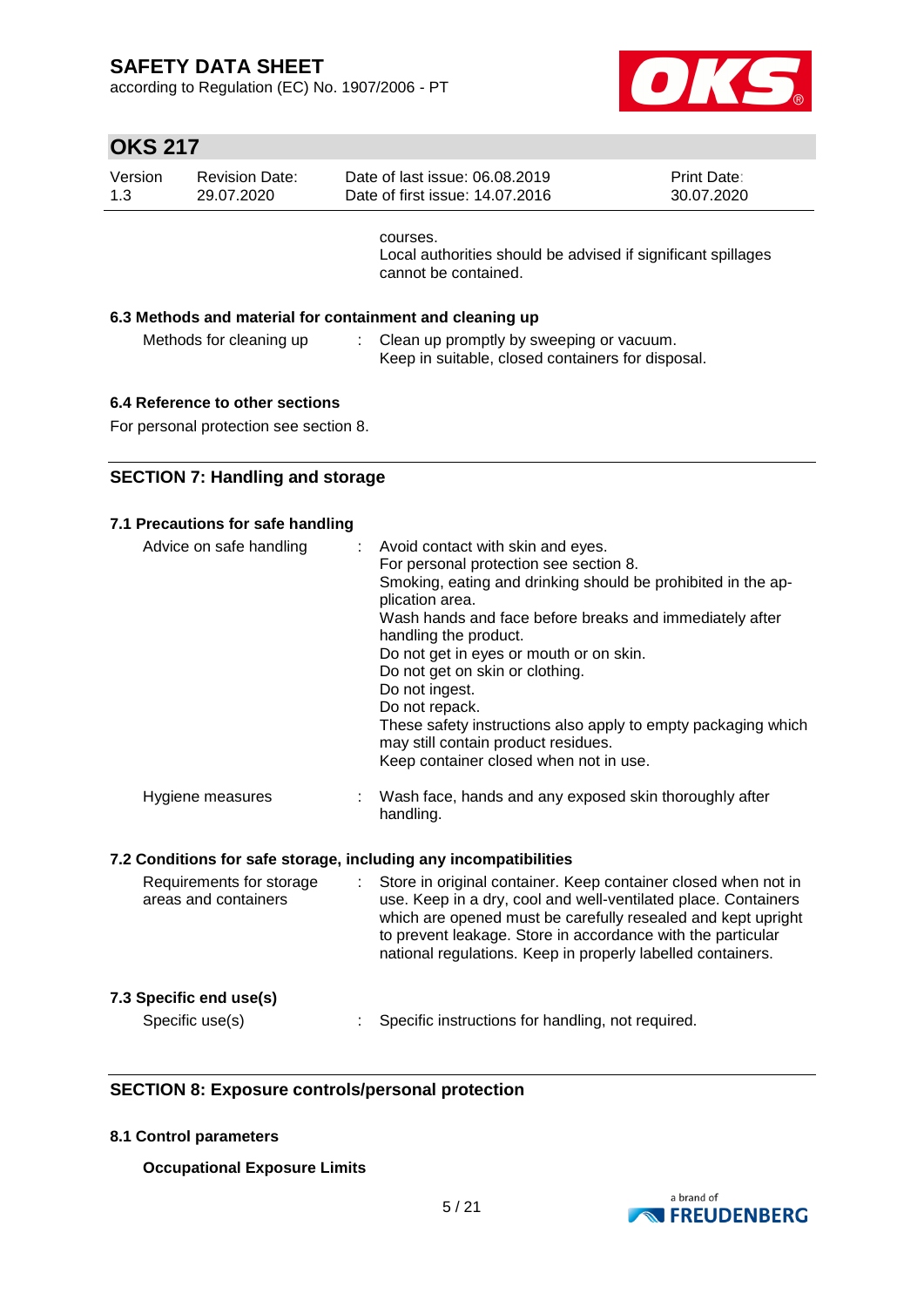according to Regulation (EC) No. 1907/2006 - PT



# **OKS 217**

| Version | <b>Revision Date:</b> | Date of last issue: 06.08.2019  | <b>Print Date:</b> |
|---------|-----------------------|---------------------------------|--------------------|
| 1.3     | 29.07.2020            | Date of first issue: 14.07.2016 | 30.07.2020         |

| Components          | CAS-No.                 | Value type (Form<br>of exposure) | Control parameters                                             | <b>Basis</b>       |  |  |
|---------------------|-------------------------|----------------------------------|----------------------------------------------------------------|--------------------|--|--|
| White mineral oil   | 8042-47-5               | VLE-MP (Inhala-                  | $5 \text{ mg/m}$                                               | PT OEL             |  |  |
| (petroleum)         | ble fraction)           |                                  |                                                                | $(2014 - 11 - 14)$ |  |  |
| Further information |                         |                                  | Substances that are not classified as carcinogenic for humans. |                    |  |  |
| Graphite            | 7782-42-5               | VLE-MP (Respir-                  | $2$ mg/m $3$                                                   | PT OEL             |  |  |
|                     |                         | able fraction)                   |                                                                | $(2007-03-26)$     |  |  |
| calcium dihydrox-   | 1305-62-0               | <b>VLE-MP</b>                    | $5$ mg/m $3$                                                   | PT OEL             |  |  |
| ide                 |                         |                                  |                                                                | $(2007 - 03 - 26)$ |  |  |
|                     |                         | <b>TWA (Respirable</b>           | 1 $mg/m3$                                                      | 2017/164/EU        |  |  |
|                     |                         | fraction)                        |                                                                | $(2017 - 02 - 01)$ |  |  |
| Further information | Indicative              |                                  |                                                                |                    |  |  |
|                     |                         | STEL (Respira-                   | $4$ mg/m $3$                                                   | 2017/164/EU        |  |  |
|                     |                         | ble fraction)                    |                                                                | $(2017 - 02 - 01)$ |  |  |
| Further information | Indicative              |                                  |                                                                |                    |  |  |
|                     |                         | TWA (respirable                  | 1 $mg/m3$                                                      | PT DL              |  |  |
|                     |                         | fraction)                        |                                                                | 305/2007           |  |  |
|                     |                         |                                  |                                                                | $(2018-06-11)$     |  |  |
|                     |                         | STEL (respirable                 | $4$ mg/m $3$                                                   | PT DL              |  |  |
|                     |                         | fraction)                        |                                                                | 305/2007           |  |  |
|                     |                         |                                  |                                                                | $(2018-06-11)$     |  |  |
| zirconium dioxide   | 1314-23-4               | VLE-MP                           | $5$ mg/m $3$                                                   | PT OEL             |  |  |
|                     |                         |                                  | (Zirconium)                                                    | $(2014 - 11 - 14)$ |  |  |
| Further information |                         |                                  | Substances that are not classified as carcinogenic for humans. |                    |  |  |
|                     |                         | VLE CD                           | 10 mg/m3                                                       | PT OEL             |  |  |
|                     |                         |                                  | (Zirconium)                                                    | $(2014 - 11 - 14)$ |  |  |
| Further information |                         |                                  | Substances that are not classified as carcinogenic for humans. |                    |  |  |
| silicon dioxide     | 7631-86-9               | TWA (Respirable                  | $0,1$ mg/m $3$                                                 | 2004/37/EC         |  |  |
|                     |                         | dust)                            |                                                                | $(2017 - 12 - 27)$ |  |  |
| Further information | Carcinogens or mutagens |                                  |                                                                |                    |  |  |

### **Derived No Effect Level (DNEL) according to Regulation (EC) No. 1907/2006:**

| Substance name      | End Use        | Exposure routes | l Potential health ef-       | Value        |
|---------------------|----------------|-----------------|------------------------------|--------------|
|                     |                |                 | fects                        |              |
| calcium dihydroxide | <b>Workers</b> | Inhalation      | Long-term local ef-<br>fects | mg/m3        |
|                     | <b>Workers</b> | Inhalation      | Acute local effects          | 4 mg/m $3$   |
| silicon dioxide     | <b>Workers</b> | Inhalation      |                              | $4$ mg/m $3$ |

### **Predicted No Effect Concentration (PNEC) according to Regulation (EC) No. 1907/2006:**

| Substance name      | <b>Environmental Compartment</b>                          | Value               |
|---------------------|-----------------------------------------------------------|---------------------|
| calcium dihydroxide | Fresh water                                               | $0,49$ mg/l         |
|                     | Marine water                                              | $0,32 \text{ mg/l}$ |
|                     | Intermittent use/release                                  | $0,49$ mg/l         |
|                     | Microbiological Activity in Sewage Treat-<br>ment Systems | $3$ mg/l            |
|                     | Soil                                                      | 1080 mg/kg          |

#### **8.2 Exposure controls**

#### **Engineering measures**

none

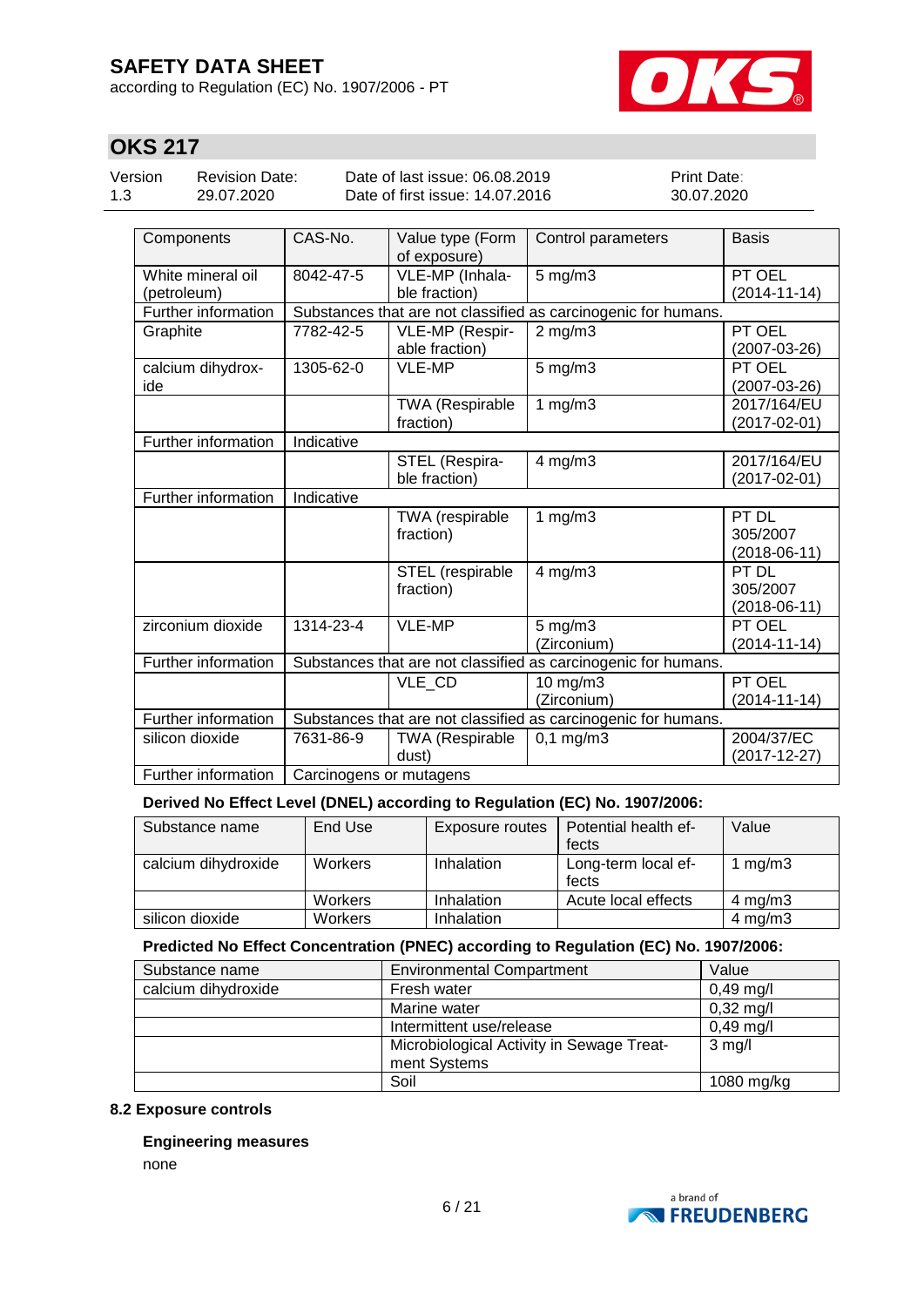according to Regulation (EC) No. 1907/2006 - PT



# **OKS 217**

| Version<br>1.3 |             | <b>Revision Date:</b><br>29.07.2020                                   | Date of last issue: 06.08.2019<br>Date of first issue: 14.07.2016                                                                                                                                                                                                                                                                           | Print Date:<br>30.07.2020 |
|----------------|-------------|-----------------------------------------------------------------------|---------------------------------------------------------------------------------------------------------------------------------------------------------------------------------------------------------------------------------------------------------------------------------------------------------------------------------------------|---------------------------|
|                |             | Personal protective equipment                                         |                                                                                                                                                                                                                                                                                                                                             |                           |
| Eye protection |             | Tightly fitting safety goggles                                        |                                                                                                                                                                                                                                                                                                                                             |                           |
|                |             | Hand protection<br>Material<br>Break through time<br>Protective index | Nitrile rubber<br>$>10$ min<br>Class 1                                                                                                                                                                                                                                                                                                      |                           |
|                |             | Remarks                                                               | Wear protective gloves. The break through time depends<br>amongst other things on the material, the thickness and the<br>type of glove and therefore has to be measured for each<br>case.<br>The selected protective gloves have to satisfy the specifica-<br>tions of Regulation (EU) 2016/425 and the standard EN 374<br>derived from it. |                           |
|                |             | Respiratory protection                                                | Not required; except in case of aerosol formation.                                                                                                                                                                                                                                                                                          |                           |
|                | Filter type |                                                                       | Filter type A-P                                                                                                                                                                                                                                                                                                                             |                           |
|                |             | Protective measures                                                   | The type of protective equipment must be selected according<br>to the concentration and amount of the dangerous substance<br>at the specific workplace.<br>Choose body protection in relation to its type, to the concen-<br>tration and amount of dangerous substances, and to the spe-<br>cific work-place.                               |                           |

## **SECTION 9: Physical and chemical properties**

#### **9.1 Information on basic physical and chemical properties**

| Appearance                  |    | paste             |
|-----------------------------|----|-------------------|
| Colour                      | t. | black             |
| Odour                       |    | characteristic    |
| Odour Threshold             | t. | No data available |
|                             |    |                   |
| рH                          |    | Not applicable    |
| Melting point/range         |    | No data available |
| Boiling point/boiling range |    | No data available |
| Flash point                 |    | Not applicable    |
| Evaporation rate            |    | No data available |

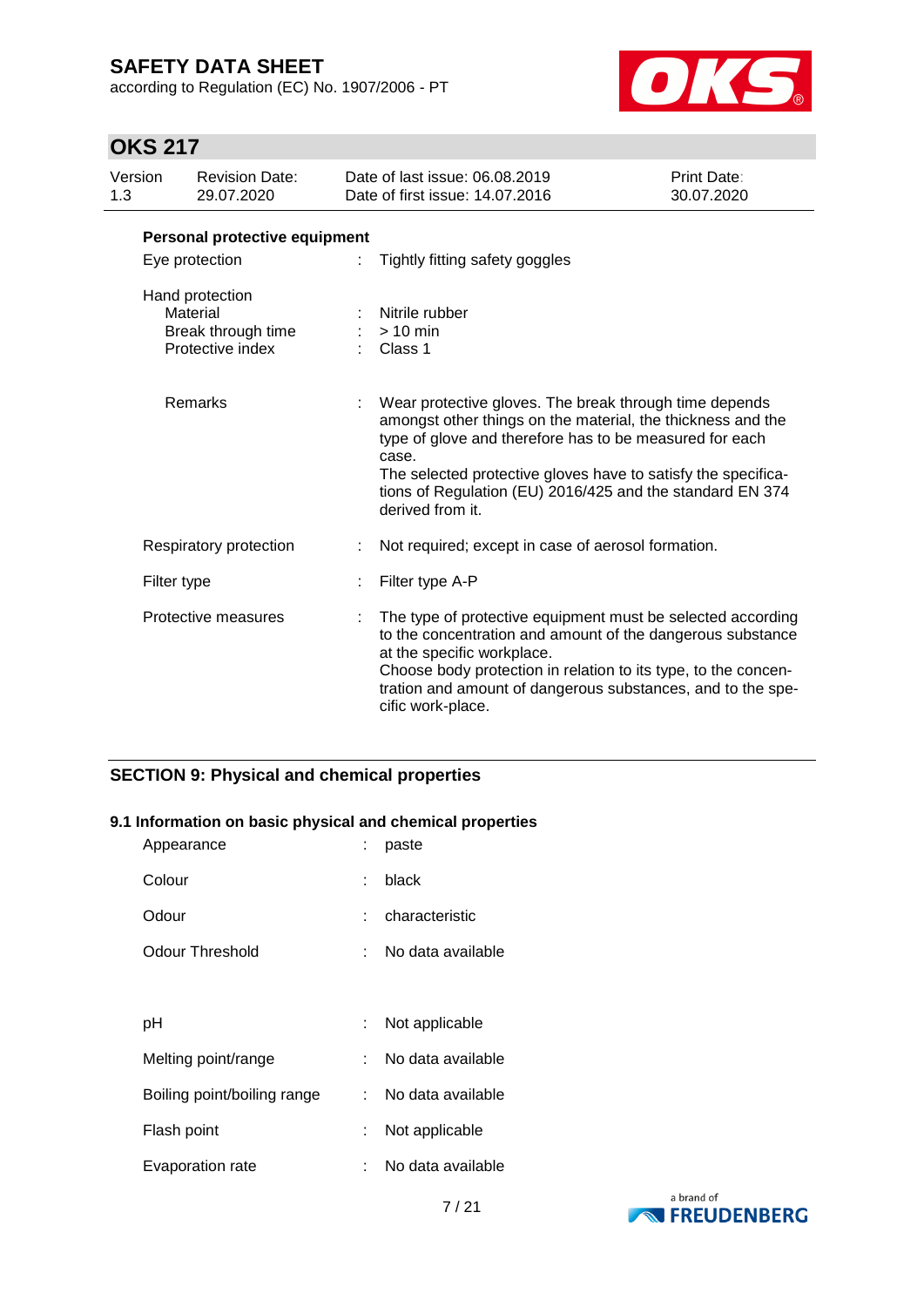according to Regulation (EC) No. 1907/2006 - PT



| Version<br>1.3        | <b>Revision Date:</b><br>29.07.2020                 |    | Date of last issue: 06.08.2019<br>Date of first issue: 14.07.2016 | Print Date:<br>30.07.2020 |
|-----------------------|-----------------------------------------------------|----|-------------------------------------------------------------------|---------------------------|
|                       |                                                     |    |                                                                   |                           |
|                       | Flammability (solid, gas)                           |    | <b>Combustible Solids</b>                                         |                           |
|                       | Upper explosion limit / Upper<br>flammability limit | ÷  | No data available                                                 |                           |
|                       | Lower explosion limit / Lower<br>flammability limit | ÷  | No data available                                                 |                           |
|                       | Vapour pressure                                     | ÷. | < 0,001 hPa (20 °C)                                               |                           |
|                       | Relative vapour density                             |    | No data available                                                 |                           |
|                       | Density                                             |    | $1,27$ g/cm3<br>(20 °C)                                           |                           |
|                       | <b>Bulk density</b>                                 |    | No data available                                                 |                           |
|                       | Solubility(ies)<br>Water solubility                 |    | insoluble                                                         |                           |
|                       | Solubility in other solvents                        | ÷  | No data available                                                 |                           |
|                       | Partition coefficient: n-<br>octanol/water          |    | No data available                                                 |                           |
|                       | Auto-ignition temperature                           |    | No data available                                                 |                           |
|                       | Decomposition temperature                           | ÷  | No data available                                                 |                           |
|                       | Viscosity<br>Viscosity, dynamic                     |    | No data available                                                 |                           |
|                       | Viscosity, kinematic                                | ÷  | Not applicable                                                    |                           |
|                       | <b>Explosive properties</b>                         |    | Not explosive                                                     |                           |
|                       | Oxidizing properties                                |    | No data available                                                 |                           |
| 9.2 Other information |                                                     |    |                                                                   |                           |
|                       | Sublimation point                                   |    | No data available                                                 |                           |
|                       | Metal corrosion rate                                |    | Not corrosive to metals                                           |                           |
|                       | Self-ignition                                       |    | not auto-flammable                                                |                           |

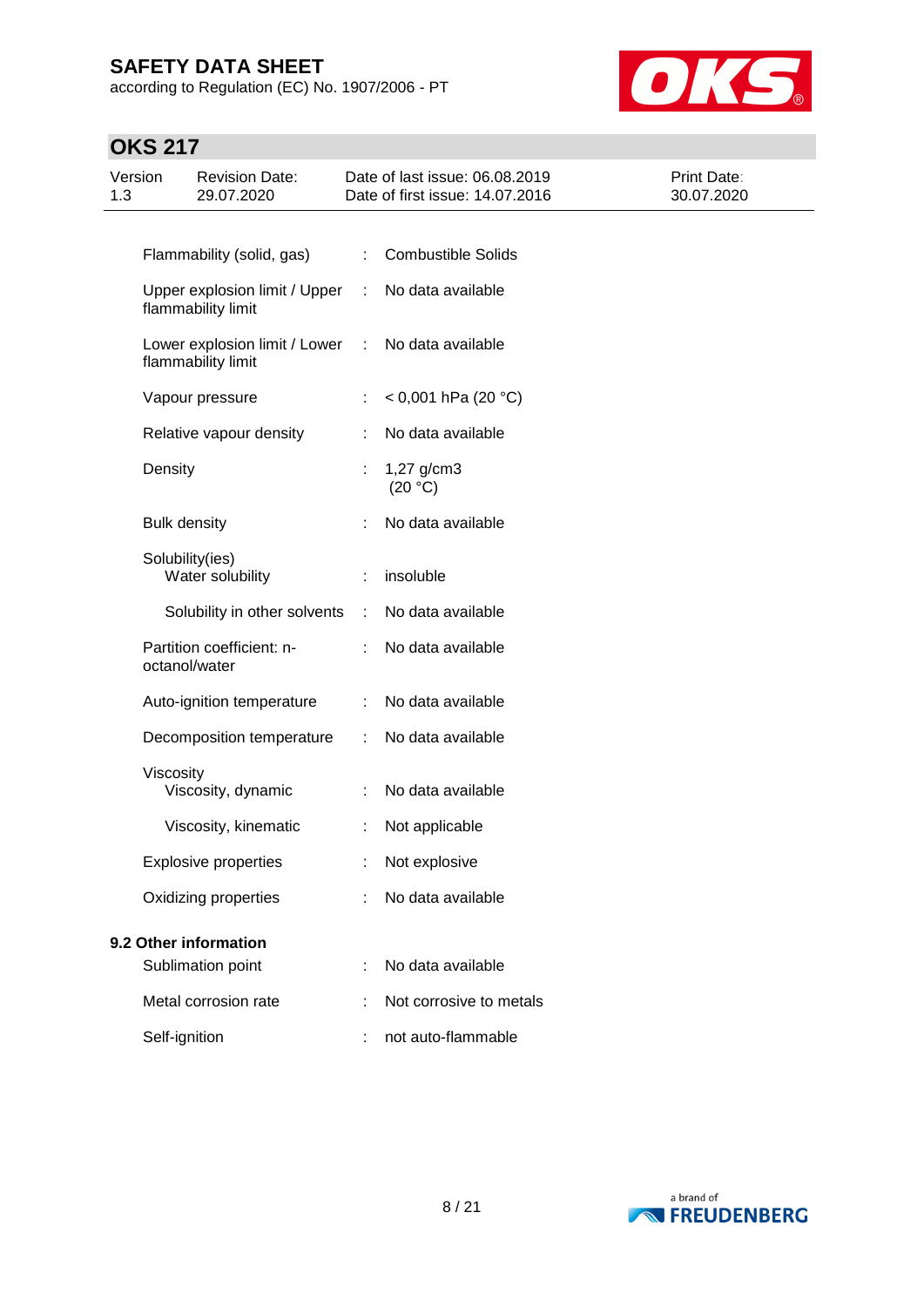according to Regulation (EC) No. 1907/2006 - PT



## **OKS 217**

| Version | <b>Revision Date:</b> | Date of last issue: 06.08.2019  | <b>Print Date:</b> |
|---------|-----------------------|---------------------------------|--------------------|
| 1.3     | 29.07.2020            | Date of first issue: 14.07.2016 | 30.07.2020         |
|         |                       |                                 |                    |

## **SECTION 10: Stability and reactivity**

#### **10.1 Reactivity**

No hazards to be specially mentioned.

#### **10.2 Chemical stability**

Stable under normal conditions.

#### **10.3 Possibility of hazardous reactions**

Hazardous reactions : No dangerous reaction known under conditions of normal use.

### **10.4 Conditions to avoid**

Conditions to avoid : No conditions to be specially mentioned.

### **10.5 Incompatible materials**

Materials to avoid : No materials to be especially mentioned.

### **10.6 Hazardous decomposition products**

No decomposition if stored and applied as directed.

## **SECTION 11: Toxicological information**

### **11.1 Information on toxicological effects**

| <b>Acute toxicity</b>                       |                                                                                                                 |
|---------------------------------------------|-----------------------------------------------------------------------------------------------------------------|
| <b>Product:</b><br>Acute oral toxicity      | Remarks: This information is not available.                                                                     |
| Acute dermal toxicity                       | Symptoms: Redness, Local irritation                                                                             |
| <b>Components:</b>                          |                                                                                                                 |
| White mineral oil (petroleum):              |                                                                                                                 |
| Acute oral toxicity<br>÷.                   | LD50 Oral (Rat): $> 5.000$ mg/kg<br>Method: OECD Test Guideline 401                                             |
| Acute inhalation toxicity                   | : $LC50 (Rat): > 5 mg/l$<br>Exposure time: 4 h<br>Test atmosphere: dust/mist<br>Method: OECD Test Guideline 403 |
| Acute dermal toxicity                       | : LD50 Dermal (Rabbit): $>$ 3.000 mg/kg<br>Method: OECD Test Guideline 402                                      |
| calcium dihydroxide:<br>Acute oral toxicity | LD50 (Rat, female): $> 2.000$ mg/kg                                                                             |

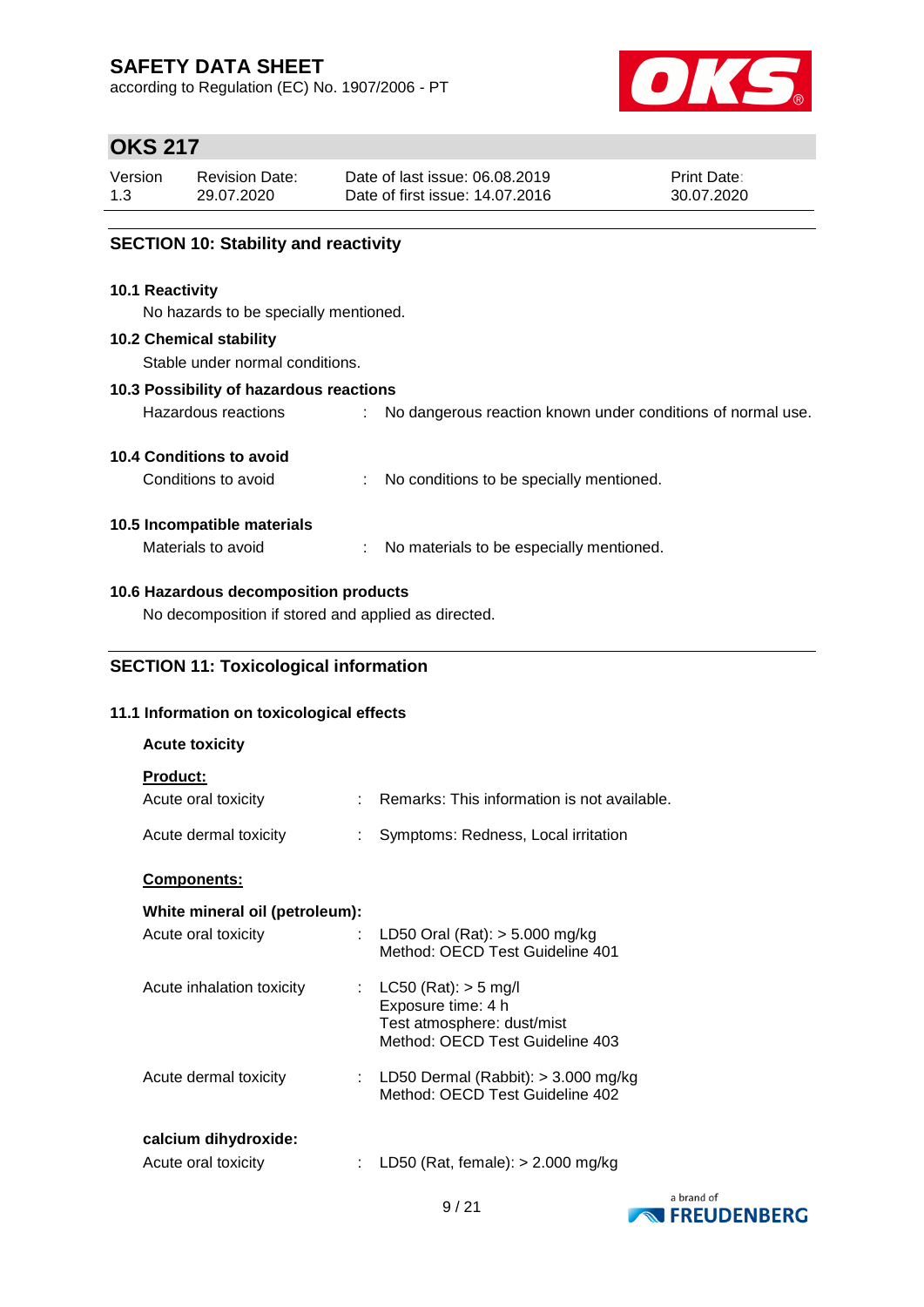according to Regulation (EC) No. 1907/2006 - PT



| Version<br>1.3       | <b>Revision Date:</b><br>29.07.2020 |                              | Date of last issue: 06.08.2019<br>Date of first issue: 14.07.2016                                                                                        | Print Date:<br>30.07.2020 |
|----------------------|-------------------------------------|------------------------------|----------------------------------------------------------------------------------------------------------------------------------------------------------|---------------------------|
|                      |                                     |                              | Method: OECD Test Guideline 425<br>GLP: yes<br>Assessment: The substance or mixture has no acute oral tox-<br>icity                                      |                           |
|                      | Acute inhalation toxicity           |                              | LC50 (Rat, male and female): $> 6,04$ mg/l<br>Exposure time: 4 h<br>Test atmosphere: dust/mist<br>Method: OECD Test Guideline 436<br>GLP: yes            |                           |
|                      | Acute dermal toxicity               |                              | LD50 (Rabbit, male and female): > 2.500 mg/kg<br>Method: OECD Test Guideline 402<br>Assessment: The substance or mixture has no acute dermal<br>toxicity |                           |
| <b>Graphite:</b>     |                                     |                              |                                                                                                                                                          |                           |
|                      | Acute oral toxicity                 |                              | : LD50 (Rat): $> 2.000$ mg/kg<br>Method: OECD Test Guideline 423<br>Assessment: The substance or mixture has no acute oral tox-<br>icity                 |                           |
|                      | silicon dioxide:                    |                              |                                                                                                                                                          |                           |
|                      | Acute oral toxicity                 |                              | : LD50 (Rat): $> 5.000$ mg/kg<br>Method: OECD Test Guideline 401                                                                                         |                           |
|                      | Acute dermal toxicity               | $\mathcal{L}_{\mathrm{max}}$ | LD50 (Rabbit): $>$ 5.000 mg/kg                                                                                                                           |                           |
|                      | <b>Skin corrosion/irritation</b>    |                              |                                                                                                                                                          |                           |
| <b>Product:</b>      |                                     |                              |                                                                                                                                                          |                           |
| Remarks              |                                     |                              | Irritating to skin.                                                                                                                                      |                           |
|                      | Components:                         |                              |                                                                                                                                                          |                           |
|                      | White mineral oil (petroleum):      |                              |                                                                                                                                                          |                           |
| Species              |                                     |                              | Rabbit                                                                                                                                                   |                           |
| Method               |                                     |                              | <b>OECD Test Guideline 404</b>                                                                                                                           |                           |
| Result               |                                     |                              | No skin irritation                                                                                                                                       |                           |
|                      | calcium dihydroxide:                |                              |                                                                                                                                                          |                           |
| <b>Species</b>       |                                     |                              | human skin                                                                                                                                               |                           |
|                      | Assessment                          |                              | Irritating to skin.                                                                                                                                      |                           |
| Method               |                                     |                              | <b>OECD Test Guideline 431</b>                                                                                                                           |                           |
| Result<br><b>GLP</b> |                                     |                              | Irritating to skin.<br>yes                                                                                                                               |                           |
| Species              |                                     |                              | Rabbit                                                                                                                                                   |                           |
|                      | Assessment                          |                              | Irritating to skin.                                                                                                                                      |                           |
|                      |                                     |                              |                                                                                                                                                          |                           |

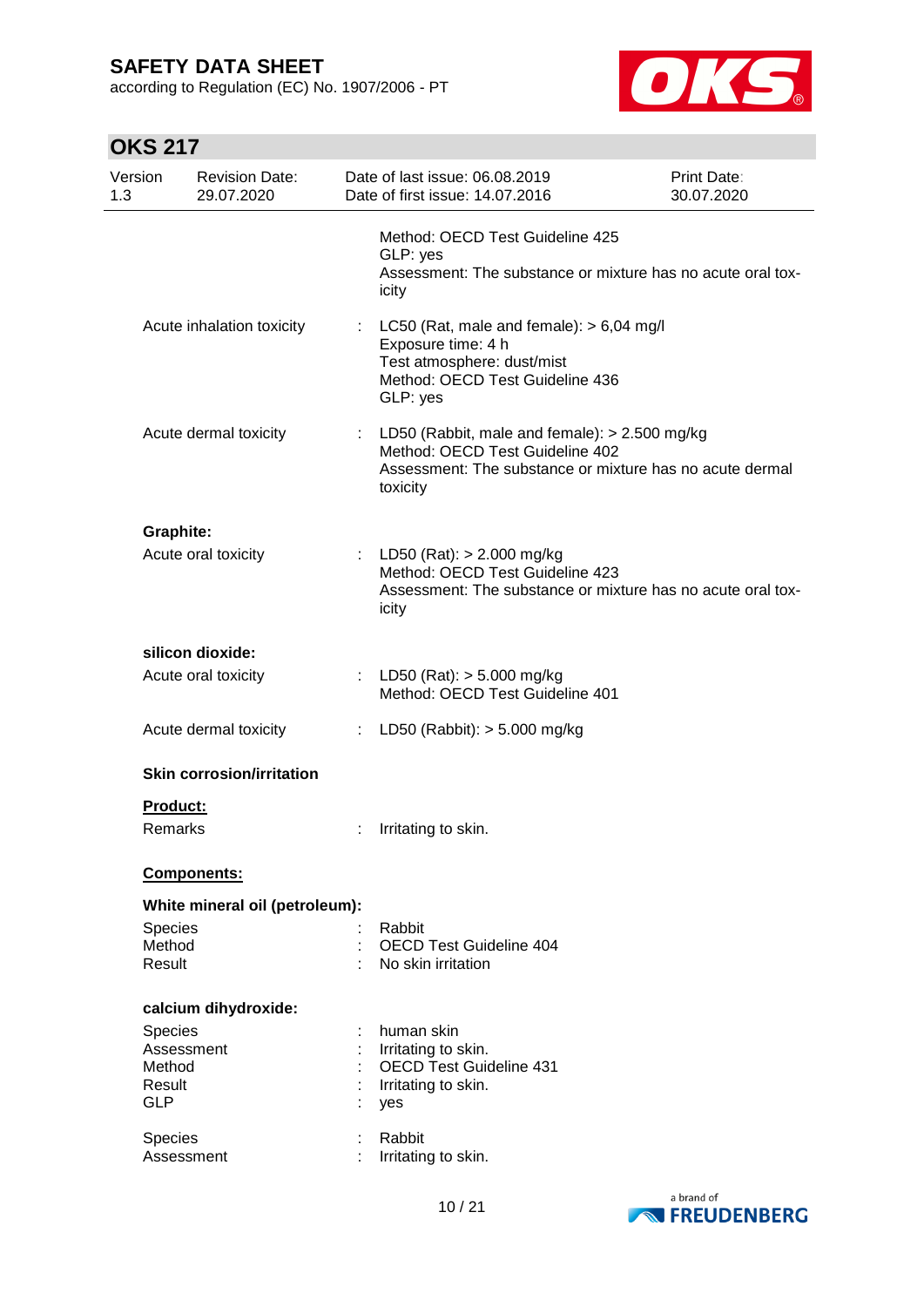according to Regulation (EC) No. 1907/2006 - PT



| Version<br>1.3 |                                                                | <b>Revision Date:</b><br>29.07.2020 |          | Date of last issue: 06.08.2019<br>Date of first issue: 14.07.2016                                              | Print Date:<br>30.07.2020 |
|----------------|----------------------------------------------------------------|-------------------------------------|----------|----------------------------------------------------------------------------------------------------------------|---------------------------|
|                | Method<br>Result<br><b>GLP</b>                                 |                                     | ÷<br>yes | <b>OECD Test Guideline 404</b><br>Irritating to skin.                                                          |                           |
|                | <b>Graphite:</b>                                               |                                     |          |                                                                                                                |                           |
|                | Species<br>Assessment<br>Method<br>Result<br><b>GLP</b>        |                                     | yes      | Rabbit<br>No skin irritation<br>OECD Test Guideline 404<br>No skin irritation                                  |                           |
|                |                                                                | silicon dioxide:                    |          |                                                                                                                |                           |
|                | Species<br>Assessment<br>Method<br>Result<br><b>GLP</b>        |                                     | yes      | Rabbit<br>No skin irritation<br><b>OECD Test Guideline 404</b><br>No skin irritation                           |                           |
|                |                                                                | Serious eye damage/eye irritation   |          |                                                                                                                |                           |
|                | Product:<br>Remarks                                            |                                     |          | Risk of serious damage to eyes.                                                                                |                           |
|                |                                                                | Components:                         |          |                                                                                                                |                           |
|                |                                                                | White mineral oil (petroleum):      |          |                                                                                                                |                           |
|                | Species<br>Method<br>Result                                    |                                     |          | Rabbit<br><b>OECD Test Guideline 405</b><br>No eye irritation                                                  |                           |
|                |                                                                | calcium dihydroxide:                |          |                                                                                                                |                           |
|                | Species<br>Assessment<br>Method<br>Result<br><b>GLP</b>        |                                     | yes      | Rabbit<br>Risk of serious damage to eyes.<br><b>OECD Test Guideline 405</b><br>Risk of serious damage to eyes. |                           |
|                | <b>Graphite:</b>                                               |                                     |          |                                                                                                                |                           |
|                | <b>Species</b><br>Assessment<br>Method<br>Result<br><b>GLP</b> |                                     | yes      | Rabbit<br>No eye irritation<br>OECD Test Guideline 405<br>No eye irritation                                    |                           |
|                |                                                                | silicon dioxide:                    |          |                                                                                                                |                           |
|                | Species<br>Assessment<br>Method                                |                                     |          | Rabbit<br>No eye irritation<br><b>OECD Test Guideline 405</b>                                                  |                           |
|                |                                                                |                                     |          |                                                                                                                | a brand of                |

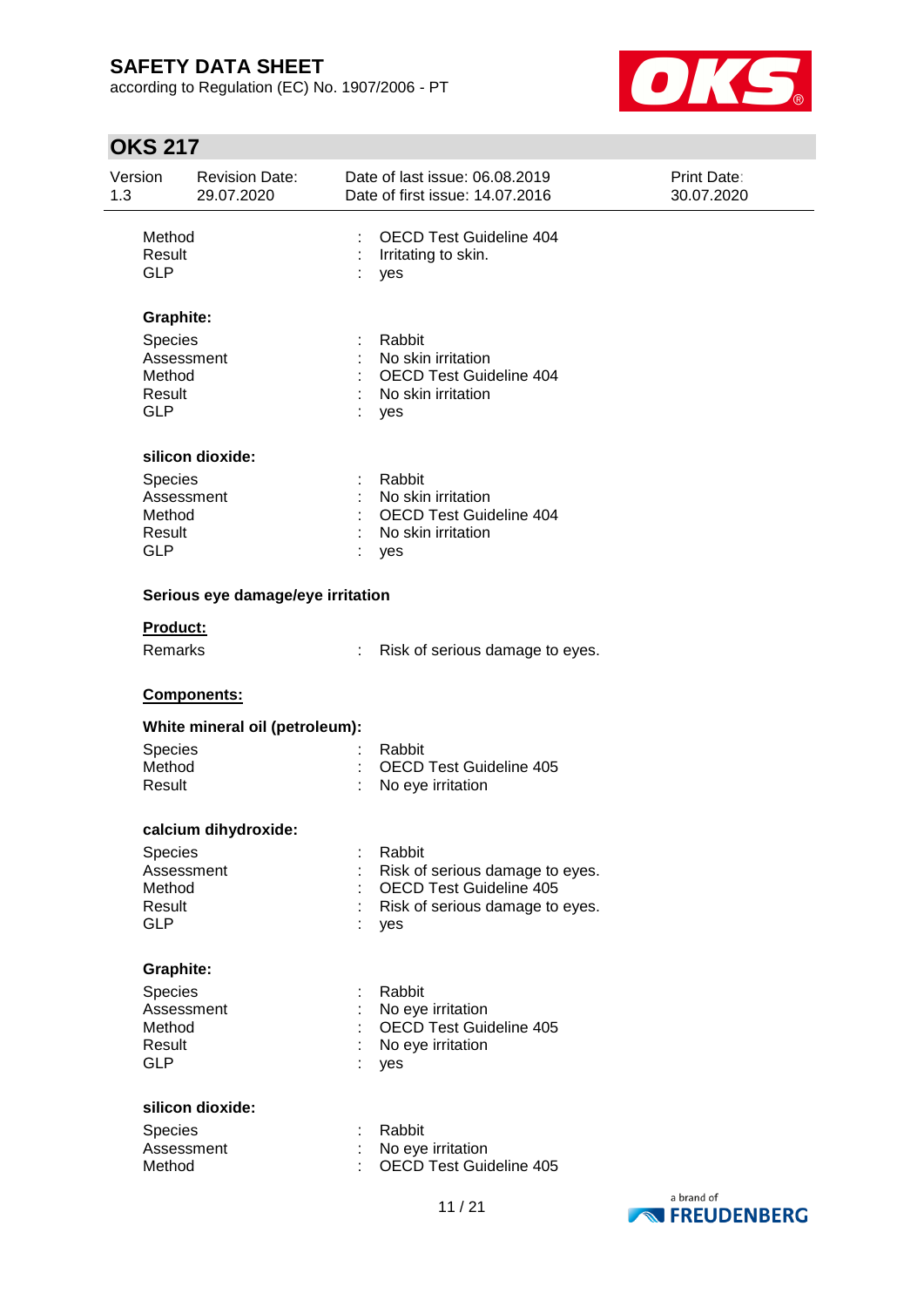according to Regulation (EC) No. 1907/2006 - PT



| 1.3 | Version                                                                     | <b>Revision Date:</b><br>29.07.2020           |                             | Date of last issue: 06.08.2019<br>Date of first issue: 14.07.2016                                                                                           | <b>Print Date:</b><br>30.07.2020 |
|-----|-----------------------------------------------------------------------------|-----------------------------------------------|-----------------------------|-------------------------------------------------------------------------------------------------------------------------------------------------------------|----------------------------------|
|     | Result<br><b>GLP</b>                                                        |                                               |                             | No eye irritation<br>yes                                                                                                                                    |                                  |
|     |                                                                             | Respiratory or skin sensitisation             |                             |                                                                                                                                                             |                                  |
|     | <b>Product:</b>                                                             |                                               |                             |                                                                                                                                                             |                                  |
|     | Remarks                                                                     |                                               | $\mathcal{L}^{\mathcal{L}}$ | This information is not available.                                                                                                                          |                                  |
|     |                                                                             | Components:                                   |                             |                                                                                                                                                             |                                  |
|     |                                                                             | White mineral oil (petroleum):                |                             |                                                                                                                                                             |                                  |
|     | <b>Species</b><br>Method<br>Result                                          |                                               |                             | Guinea pig<br><b>OECD Test Guideline 406</b><br>Does not cause skin sensitisation.                                                                          |                                  |
|     |                                                                             | calcium dihydroxide:                          |                             |                                                                                                                                                             |                                  |
|     | <b>Test Type</b><br>Species<br>Assessment<br>Method<br>Result<br><b>GLP</b> |                                               |                             | Local lymph node assay (LLNA)<br>Mouse<br>Does not cause skin sensitisation.<br><b>OECD Test Guideline 429</b><br>Does not cause skin sensitisation.<br>yes |                                  |
|     | <b>Graphite:</b>                                                            |                                               |                             |                                                                                                                                                             |                                  |
|     | Species<br>Assessment<br>Method<br>Result<br><b>GLP</b>                     |                                               |                             | Mouse<br>Does not cause skin sensitisation.<br><b>OECD Test Guideline 429</b><br>Does not cause skin sensitisation.<br>yes                                  |                                  |
|     |                                                                             | silicon dioxide:                              |                             |                                                                                                                                                             |                                  |
|     | Assessment<br>Result                                                        |                                               |                             | Does not cause skin sensitisation.<br>Does not cause skin sensitisation.                                                                                    |                                  |
|     |                                                                             | Germ cell mutagenicity                        |                             |                                                                                                                                                             |                                  |
|     | Product:                                                                    |                                               |                             |                                                                                                                                                             |                                  |
|     |                                                                             | Genotoxicity in vitro                         | ÷                           | Remarks: No data available                                                                                                                                  |                                  |
|     |                                                                             | Genotoxicity in vivo                          |                             | Remarks: No data available                                                                                                                                  |                                  |
|     |                                                                             | Components:                                   |                             |                                                                                                                                                             |                                  |
|     |                                                                             | calcium dihydroxide:<br>Genotoxicity in vitro | ÷.                          | Test Type: Ames test<br>Method: OECD Test Guideline 471                                                                                                     |                                  |

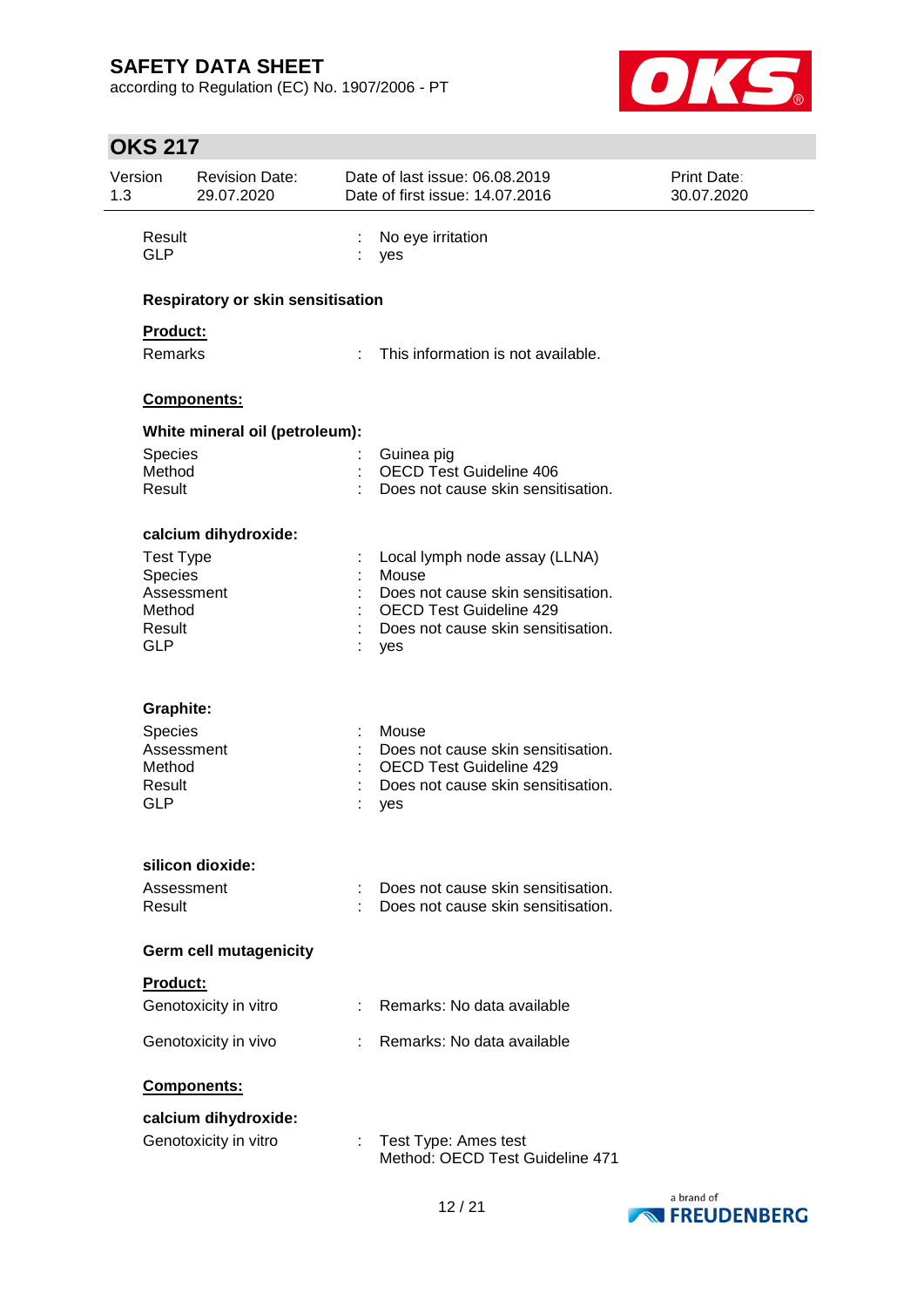according to Regulation (EC) No. 1907/2006 - PT



| Version<br>1.3 |                 | <b>Revision Date:</b><br>29.07.2020 |    | Date of last issue: 06.08.2019<br>Date of first issue: 14.07.2016                                                        | <b>Print Date:</b><br>30.07.2020 |
|----------------|-----------------|-------------------------------------|----|--------------------------------------------------------------------------------------------------------------------------|----------------------------------|
|                |                 |                                     |    | Result: negative<br>GLP: yes                                                                                             |                                  |
|                |                 |                                     |    | Test Type: Chromosome aberration test in vitro<br>Method: OECD Test Guideline 473<br>Result: negative<br>GLP: yes        |                                  |
|                |                 |                                     |    | Test Type: In vitro mammalian cell gene mutation test<br>Method: OECD Test Guideline 476<br>Result: negative<br>GLP: yes |                                  |
|                |                 | silicon dioxide:                    |    |                                                                                                                          |                                  |
|                | sessment        | Germ cell mutagenicity-As-          |    | Tests on bacterial or mammalian cell cultures did not show<br>mutagenic effects.                                         |                                  |
|                |                 | Carcinogenicity                     |    |                                                                                                                          |                                  |
|                | <b>Product:</b> |                                     |    |                                                                                                                          |                                  |
|                | Remarks         |                                     | t  | No data available                                                                                                        |                                  |
|                |                 | Components:                         |    |                                                                                                                          |                                  |
|                |                 | calcium dihydroxide:                |    |                                                                                                                          |                                  |
|                | ment            | Carcinogenicity - Assess-           | ÷. | No evidence of carcinogenicity in animal studies.                                                                        |                                  |
|                |                 | silicon dioxide:                    |    |                                                                                                                          |                                  |
|                | ment            | Carcinogenicity - Assess-           | ÷  | No evidence of carcinogenicity in animal studies.                                                                        |                                  |
|                |                 | <b>Reproductive toxicity</b>        |    |                                                                                                                          |                                  |
|                | <b>Product:</b> |                                     |    |                                                                                                                          |                                  |
|                |                 | Effects on fertility                |    | Remarks: No data available                                                                                               |                                  |
|                | ment            | Effects on foetal develop-          |    | Remarks: No data available                                                                                               |                                  |
|                |                 | <b>Components:</b>                  |    |                                                                                                                          |                                  |
|                |                 | calcium dihydroxide:                |    |                                                                                                                          |                                  |
|                | sessment        | Reproductive toxicity - As-         |    | No toxicity to reproduction<br>No effects on or via lactation                                                            |                                  |
|                |                 | silicon dioxide:                    |    |                                                                                                                          |                                  |
|                |                 | Reproductive toxicity - As-         | ÷  | No toxicity to reproduction                                                                                              |                                  |

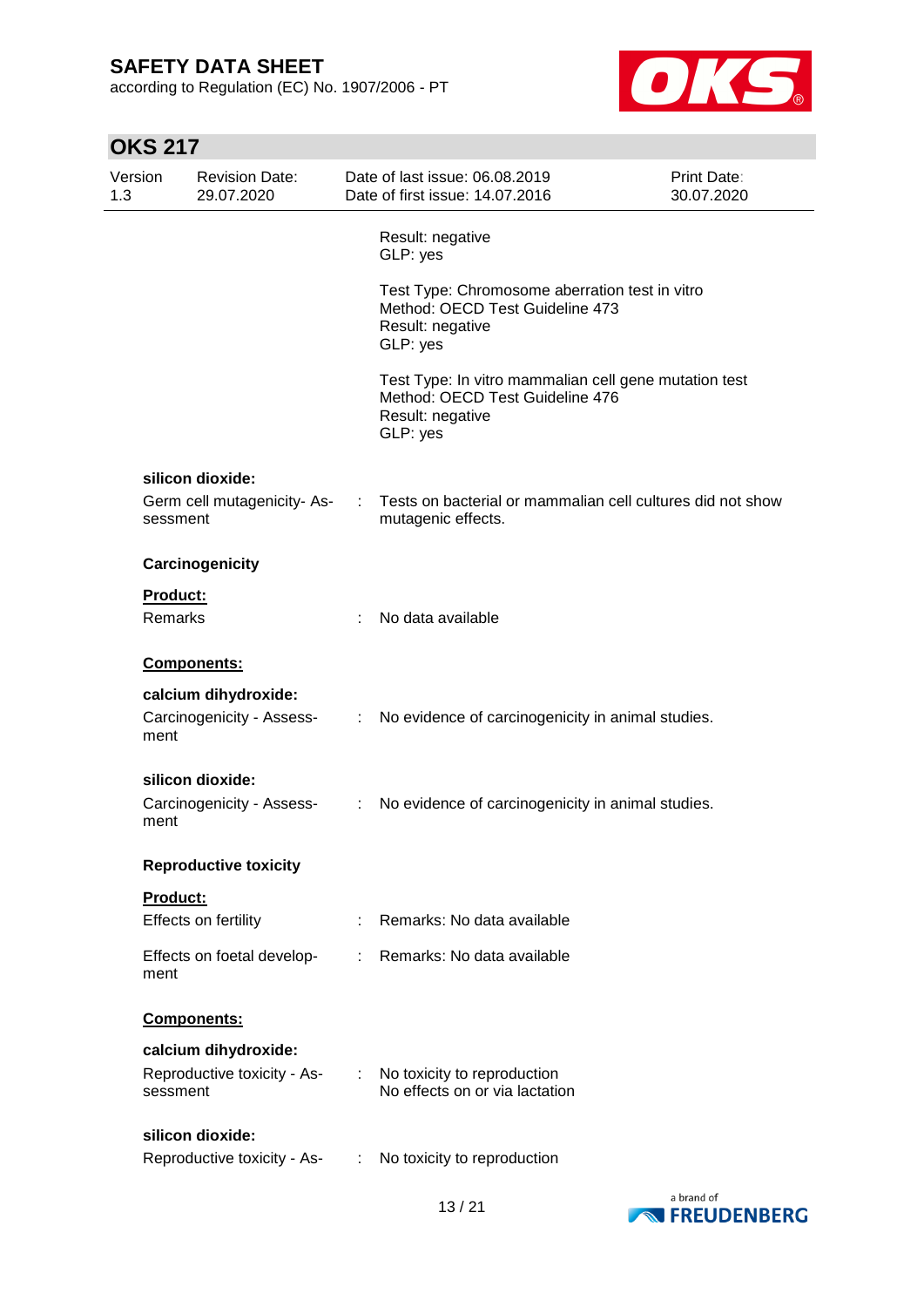according to Regulation (EC) No. 1907/2006 - PT



| Version<br>1.3   | <b>Revision Date:</b><br>29.07.2020                                             |    | Date of last issue: 06.08.2019<br>Date of first issue: 14.07.2016                                   | Print Date:<br>30.07.2020 |
|------------------|---------------------------------------------------------------------------------|----|-----------------------------------------------------------------------------------------------------|---------------------------|
| sessment         |                                                                                 |    | No effects on or via lactation                                                                      |                           |
|                  | <b>STOT - single exposure</b>                                                   |    |                                                                                                     |                           |
|                  | Components:                                                                     |    |                                                                                                     |                           |
|                  | calcium dihydroxide:<br>Assessment                                              |    | May cause respiratory irritation.                                                                   |                           |
| <b>Graphite:</b> |                                                                                 |    |                                                                                                     |                           |
|                  | Assessment                                                                      | ÷. | The substance or mixture is not classified as specific target<br>organ toxicant, single exposure.   |                           |
|                  | silicon dioxide:                                                                |    |                                                                                                     |                           |
|                  | Assessment                                                                      |    | The substance or mixture is not classified as specific target<br>organ toxicant, single exposure.   |                           |
|                  | <b>STOT - repeated exposure</b>                                                 |    |                                                                                                     |                           |
|                  | Components:                                                                     |    |                                                                                                     |                           |
| <b>Graphite:</b> |                                                                                 |    |                                                                                                     |                           |
|                  | Assessment                                                                      |    | The substance or mixture is not classified as specific target<br>organ toxicant, repeated exposure. |                           |
|                  | silicon dioxide:                                                                |    |                                                                                                     |                           |
|                  | Assessment                                                                      | ÷  | The substance or mixture is not classified as specific target<br>organ toxicant, repeated exposure. |                           |
|                  | <b>Repeated dose toxicity</b>                                                   |    |                                                                                                     |                           |
| Product:         |                                                                                 |    |                                                                                                     |                           |
| Remarks          |                                                                                 |    | This information is not available.                                                                  |                           |
|                  | <b>Aspiration toxicity</b>                                                      |    |                                                                                                     |                           |
| Product:         | This information is not available.                                              |    |                                                                                                     |                           |
|                  | Components:                                                                     |    |                                                                                                     |                           |
|                  | White mineral oil (petroleum):<br>May be fatal if swallowed and enters airways. |    |                                                                                                     |                           |
| <b>Graphite:</b> | No aspiration toxicity classification                                           |    |                                                                                                     |                           |

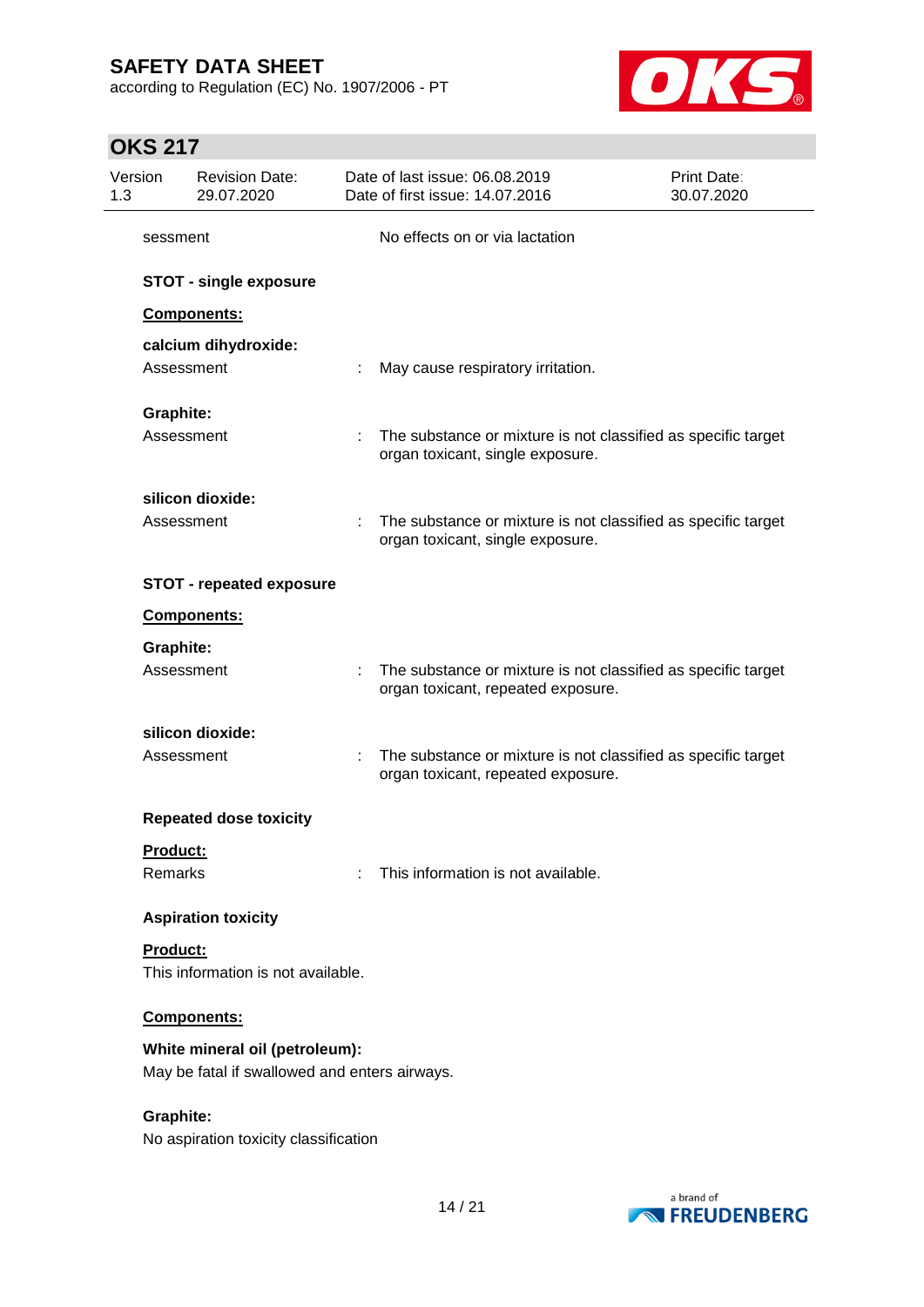according to Regulation (EC) No. 1907/2006 - PT



# **OKS 217**

| Version | <b>Revision Date:</b> | Date of last issue: 06.08.2019  | <b>Print Date:</b> |
|---------|-----------------------|---------------------------------|--------------------|
| 1.3     | 29.07.2020            | Date of first issue: 14.07.2016 | 30.07.2020         |

### **silicon dioxide:**

No aspiration toxicity classification

### **Further information**

### **Product:**

Remarks : Ingestion causes irritation of upper respiratory system and gastrointestinal disturbance.

## **SECTION 12: Ecological information**

## **12.1 Toxicity**

| Product:                                                                            |    |                                                                                                                                                       |
|-------------------------------------------------------------------------------------|----|-------------------------------------------------------------------------------------------------------------------------------------------------------|
| Toxicity to fish                                                                    | ÷  | Remarks: No data available                                                                                                                            |
| Toxicity to daphnia and other : Remarks: No data available<br>aquatic invertebrates |    |                                                                                                                                                       |
| Toxicity to algae/aquatic<br>plants                                                 |    | : Remarks: No data available                                                                                                                          |
| Toxicity to microorganisms                                                          |    | Remarks: No data available                                                                                                                            |
| <b>Components:</b>                                                                  |    |                                                                                                                                                       |
| White mineral oil (petroleum):                                                      |    |                                                                                                                                                       |
| Toxicity to fish                                                                    |    | LC50 (Leuciscus idus (Golden orfe)): > 1.000 mg/l<br>Exposure time: 96 h<br>Method: OECD Test Guideline 203                                           |
| Toxicity to daphnia and other :<br>aquatic invertebrates                            |    | EC50 (Daphnia magna (Water flea)): > 100 mg/l<br>Exposure time: 48 h<br>Method: OECD Test Guideline 202                                               |
| calcium dihydroxide:                                                                |    |                                                                                                                                                       |
| Toxicity to fish                                                                    | ÷. | LC50 (Oncorhynchus mykiss (rainbow trout)): 50,6 mg/l<br>Exposure time: 96 h<br>Test Type: static test<br>Method: OECD Test Guideline 203<br>GLP: yes |
| Toxicity to daphnia and other :<br>aquatic invertebrates                            |    | EC50 (Daphnia magna (Water flea)): 49,1 mg/l<br>Exposure time: 48 h<br>Test Type: static test<br>Method: OECD Test Guideline 202<br>GLP: yes          |

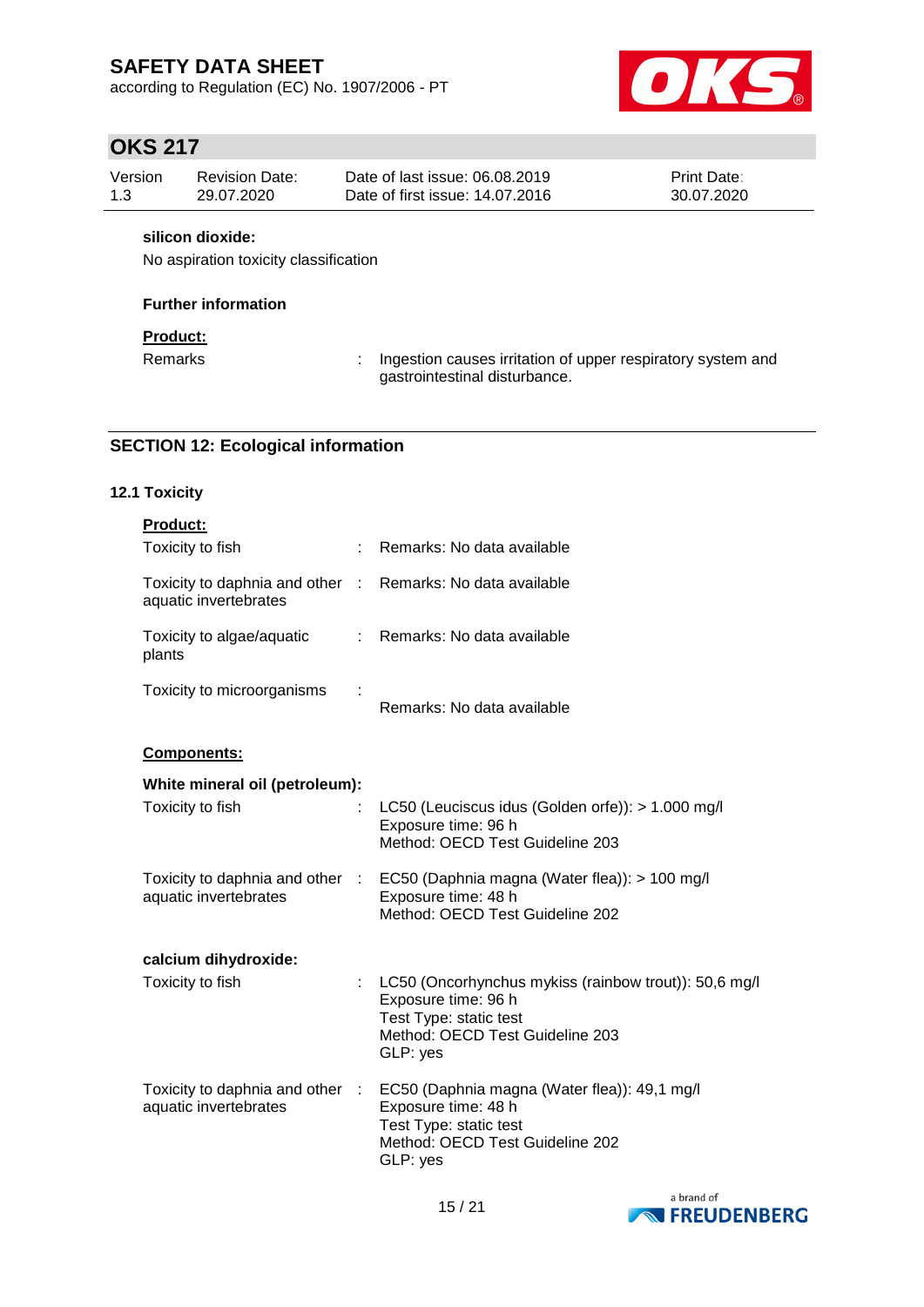according to Regulation (EC) No. 1907/2006 - PT



| Version<br>1.3                     |                  | <b>Revision Date:</b><br>29.07.2020                                                           |            | Date of last issue: 06.08.2019<br>Date of first issue: 14.07.2016                                                                                                                                            | Print Date:<br>30.07.2020 |
|------------------------------------|------------------|-----------------------------------------------------------------------------------------------|------------|--------------------------------------------------------------------------------------------------------------------------------------------------------------------------------------------------------------|---------------------------|
|                                    | plants           | Toxicity to algae/aquatic<br>Toxicity to daphnia and other :<br>aquatic invertebrates (Chron- |            | EC50 (Pseudokirchneriella subcapitata (green algae)): 184,57<br>mg/l<br>Exposure time: 72 h<br>Test Type: static test<br>Method: OECD Test Guideline 201<br>GLP: yes<br>NOEC: 32 mg/l<br>Exposure time: 14 d |                           |
|                                    | ic toxicity)     |                                                                                               |            | Species: Crangon crangon (shrimp)<br>Test Type: semi-static test                                                                                                                                             |                           |
|                                    | <b>Graphite:</b> | Toxicity to fish                                                                              |            | LC50 (Danio rerio (zebra fish)): > 100 mg/l<br>Exposure time: 96 h<br>Method: OECD Test Guideline 203<br>GLP: yes                                                                                            |                           |
|                                    |                  | Toxicity to daphnia and other :<br>aquatic invertebrates                                      |            | EC50 (Daphnia magna (Water flea)): > 100 mg/l<br>Exposure time: 48 h<br>Method: OECD Test Guideline 202<br>GLP: yes                                                                                          |                           |
|                                    | plants           | Toxicity to algae/aquatic                                                                     |            | EC50 (Pseudokirchneriella subcapitata (green algae)): > 100<br>mg/l<br>Exposure time: 72 h<br>Method: OECD Test Guideline 201<br>GLP: yes                                                                    |                           |
|                                    |                  | silicon dioxide:<br>Toxicity to fish                                                          |            | LC50 (Brachydanio rerio (zebrafish)): > 10.000 mg/l<br>Exposure time: 96 h<br>Method: OECD Test Guideline 203                                                                                                |                           |
| 12.2 Persistence and degradability |                  |                                                                                               |            |                                                                                                                                                                                                              |                           |
|                                    | Product:         | Biodegradability                                                                              |            | Remarks: No data available                                                                                                                                                                                   |                           |
|                                    | ity              | Physico-chemical removabil-                                                                   | $\sim 100$ | Remarks: No data available                                                                                                                                                                                   |                           |
|                                    |                  | <b>Components:</b>                                                                            |            |                                                                                                                                                                                                              |                           |
|                                    |                  | calcium dihydroxide:<br>Biodegradability                                                      |            | Remarks: The methods for determining the biological degra-<br>dability are not applicable to inorganic substances.                                                                                           |                           |

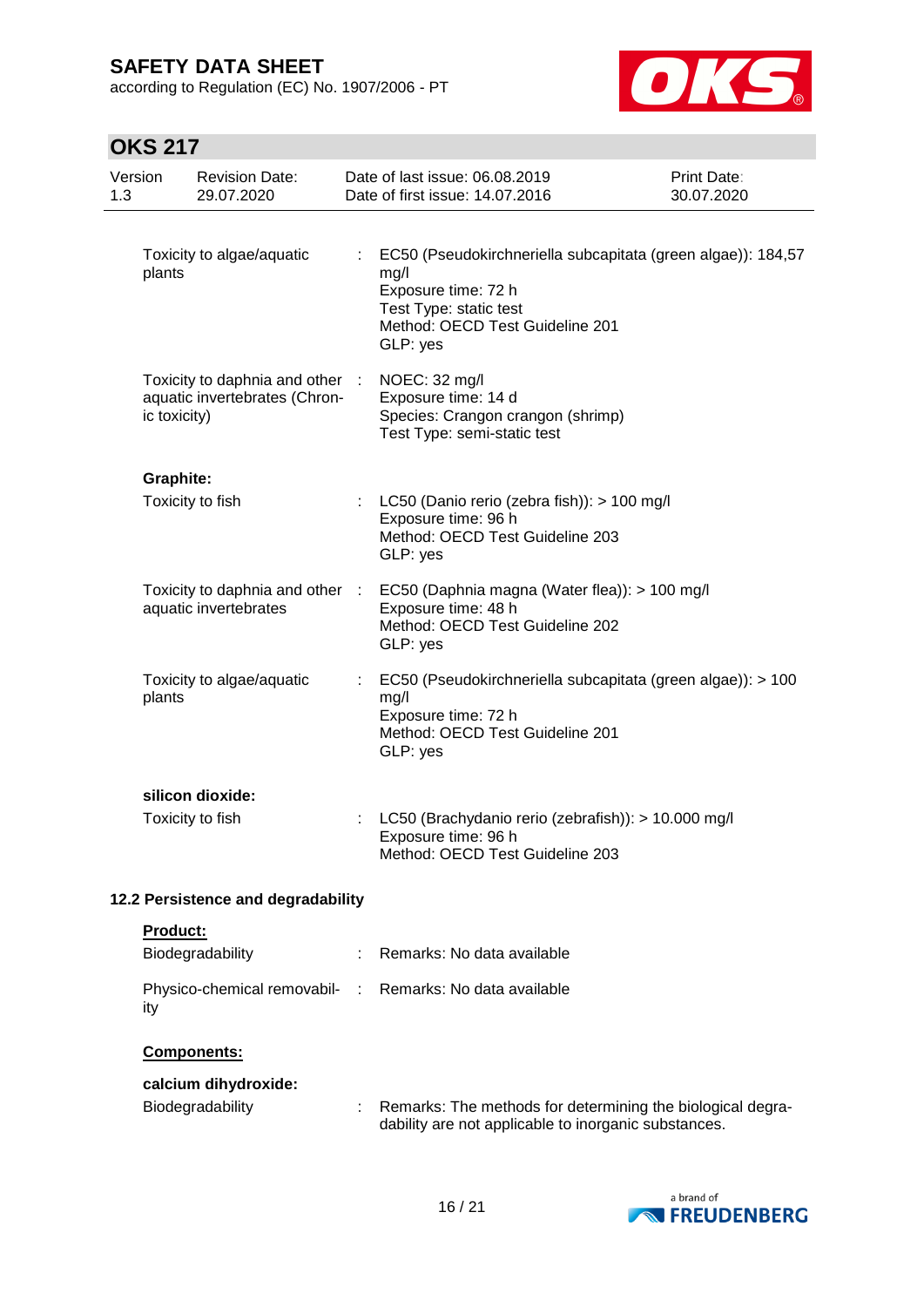according to Regulation (EC) No. 1907/2006 - PT



## **OKS 217**

| Version | Revision Date: | Date of last issue: 06.08.2019  | <b>Print Date:</b> |
|---------|----------------|---------------------------------|--------------------|
| 1.3     | 29.07.2020     | Date of first issue: 14.07.2016 | 30.07.2020         |

### **12.3 Bioaccumulative potential**

### **Product:**

| Bioaccumulation | : Remarks: This mixture contains no substance considered to |
|-----------------|-------------------------------------------------------------|
|                 | be persistent, bioaccumulating and toxic (PBT).             |
|                 | This mixture contains no substance considered to be very    |
|                 | persistent and very bioaccumulating (vPvB).                 |

### **12.4 Mobility in soil**

| <b>Product:</b>                                    |                              |
|----------------------------------------------------|------------------------------|
| <b>Mobility</b>                                    | : Remarks: No data available |
| Distribution among environ-<br>mental compartments | : Remarks: No data available |

## **12.5 Results of PBT and vPvB assessment**

| <b>Product:</b>                                                |                                                                                                                                                                                                            |
|----------------------------------------------------------------|------------------------------------------------------------------------------------------------------------------------------------------------------------------------------------------------------------|
| Assessment                                                     | This substance/mixture contains no components considered<br>to be either persistent, bioaccumulative and toxic (PBT), or<br>very persistent and very bioaccumulative (vPvB) at levels of<br>0.1% or higher |
| <b>Components:</b>                                             |                                                                                                                                                                                                            |
| Graphite:                                                      |                                                                                                                                                                                                            |
| Assessment                                                     | Non-classified vPvB substance. Non-classified PBT sub-<br>stance.                                                                                                                                          |
| silicon dioxide:                                               |                                                                                                                                                                                                            |
| Assessment                                                     | Non-classified vPvB substance. Non-classified PBT sub-<br>stance.                                                                                                                                          |
| 12.6 Other adverse effects                                     |                                                                                                                                                                                                            |
| <b>Product:</b><br>Additional ecological infor-<br>÷<br>mation | No information on ecology is available.                                                                                                                                                                    |

## **SECTION 13: Disposal considerations**

#### **13.1 Waste treatment methods**

Product : The product should not be allowed to enter drains, water courses or the soil. Do not dispose of with domestic refuse. Dispose of as hazardous waste in compliance with local and

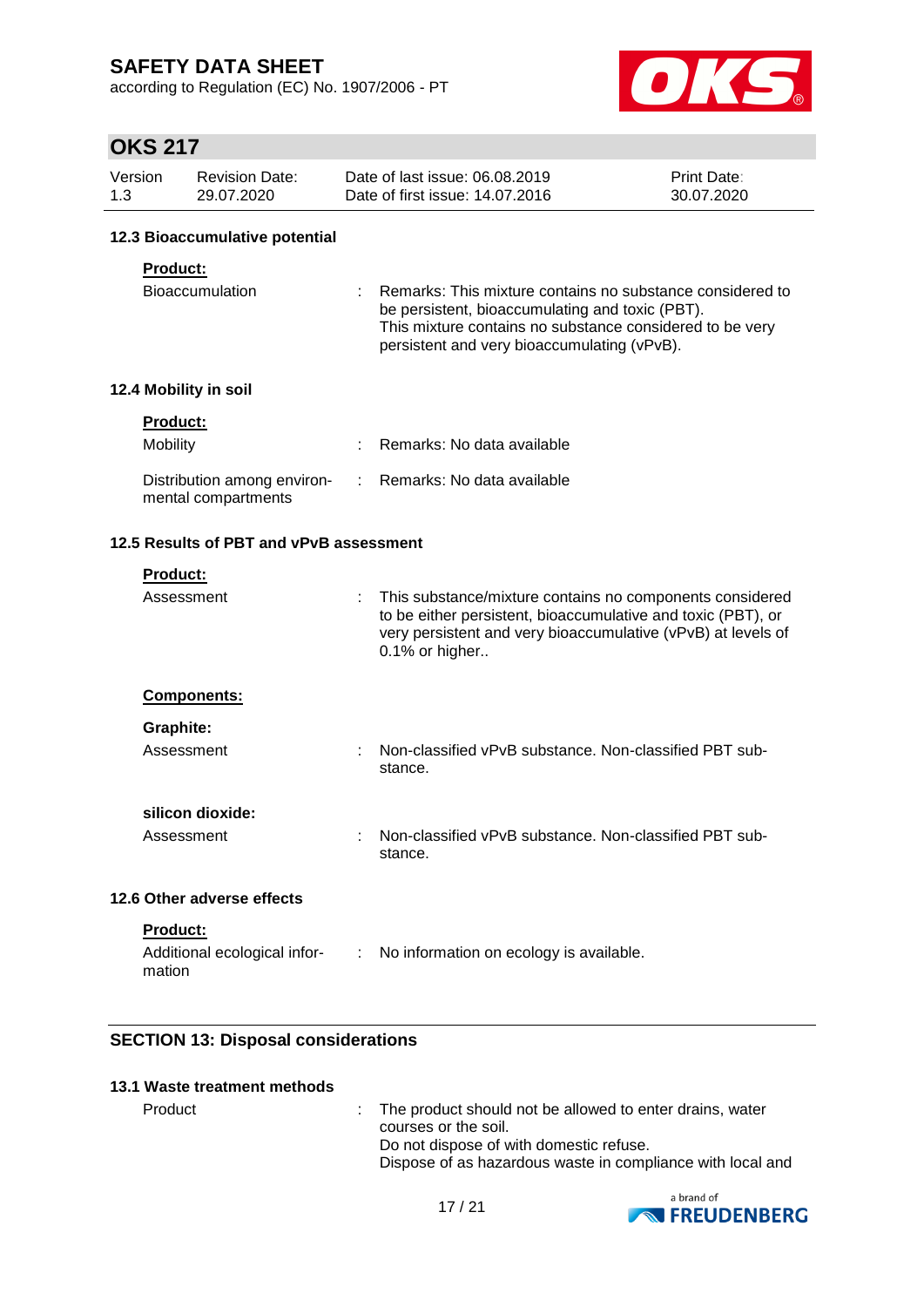according to Regulation (EC) No. 1907/2006 - PT



# **OKS 217**

| Version<br>1.3 | <b>Revision Date:</b><br>29.07.2020 | Date of last issue: 06.08.2019<br>Date of first issue: 14.07.2016                                                                                                      | Print Date:<br>30.07.2020 |
|----------------|-------------------------------------|------------------------------------------------------------------------------------------------------------------------------------------------------------------------|---------------------------|
|                |                                     | national regulations.<br>Waste codes should be assigned by the user based on the<br>application for which the product was used.                                        |                           |
|                | Contaminated packaging              | Packaging that is not properly emptied must be disposed of as<br>the unused product.<br>Dispose of waste product or used containers according to<br>local regulations. |                           |
|                |                                     | The following Waste Codes are only suggestions:                                                                                                                        |                           |
|                | Waste Code                          | used product, unused product<br>12 01 12*, spent waxes and fats                                                                                                        |                           |
|                |                                     | uncleaned packagings<br>15 01 10, packaging containing residues of or contaminated<br>by hazardous substances                                                          |                           |

## **SECTION 14: Transport information**

| 14.1 UN number                    |   |                                   |
|-----------------------------------|---|-----------------------------------|
| <b>ADR</b>                        | ÷ | Not regulated as a dangerous good |
| <b>IMDG</b>                       |   | Not regulated as a dangerous good |
| <b>IATA</b>                       |   | Not regulated as a dangerous good |
| 14.2 UN proper shipping name      |   |                                   |
| <b>ADR</b>                        |   | Not regulated as a dangerous good |
| <b>IMDG</b>                       |   | Not regulated as a dangerous good |
| <b>IATA</b>                       |   | Not regulated as a dangerous good |
| 14.3 Transport hazard class(es)   |   |                                   |
| <b>ADR</b>                        |   | Not regulated as a dangerous good |
| <b>IMDG</b>                       |   | Not regulated as a dangerous good |
| <b>IATA</b>                       |   | Not regulated as a dangerous good |
| 14.4 Packing group                |   |                                   |
| <b>ADR</b>                        |   | Not regulated as a dangerous good |
| <b>IMDG</b>                       |   | Not regulated as a dangerous good |
| <b>IATA (Cargo)</b>               |   | Not regulated as a dangerous good |
| <b>IATA (Passenger)</b>           | t | Not regulated as a dangerous good |
| <b>14.5 Environmental hazards</b> |   |                                   |
| <b>ADR</b>                        |   | Not regulated as a dangerous good |
|                                   |   |                                   |

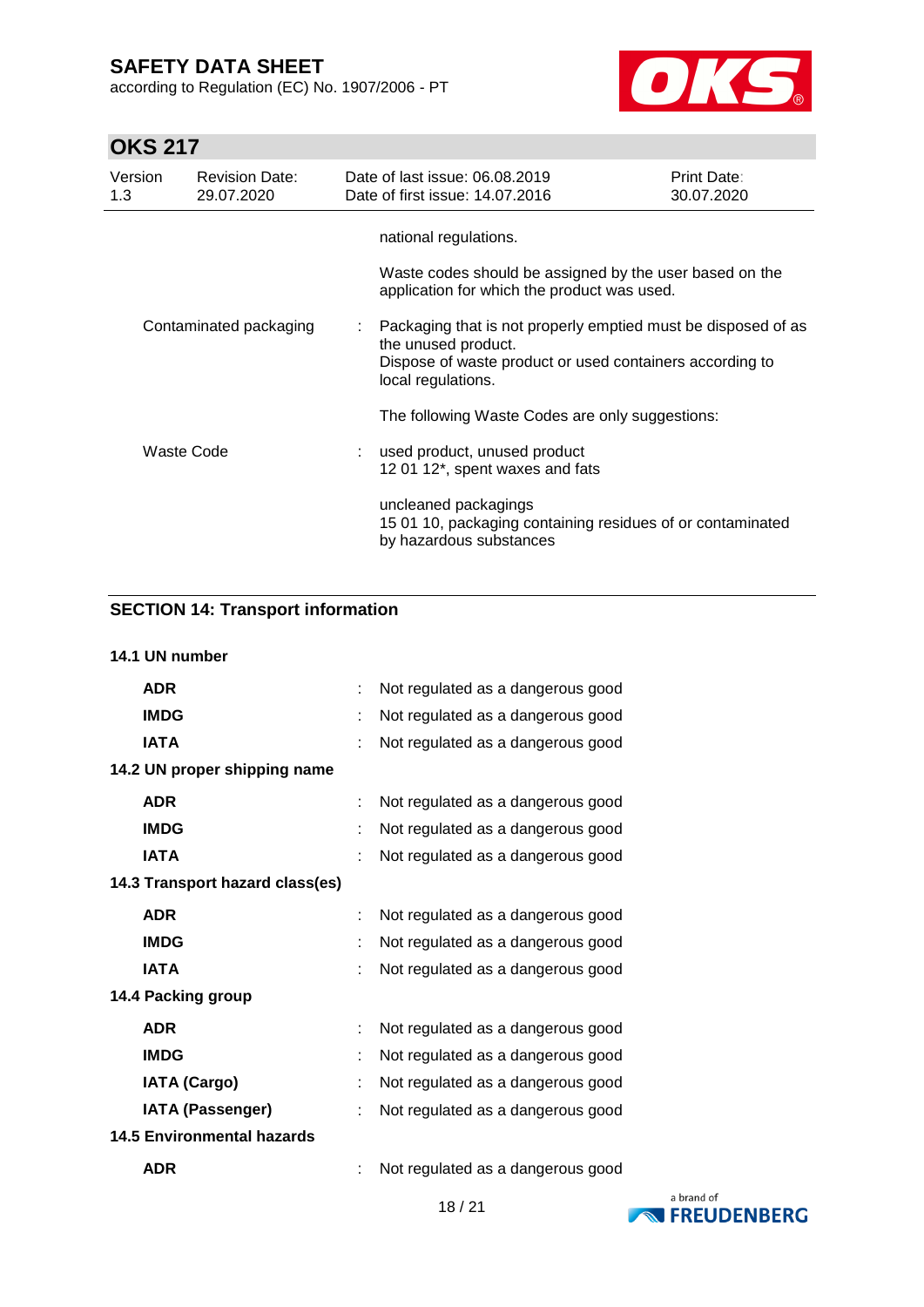according to Regulation (EC) No. 1907/2006 - PT



# **OKS 217**

| Version<br>1.3                                           | <b>Revision Date:</b><br>29.07.2020                 | Date of last issue: 06.08.2019<br>Date of first issue: 14.07.2016       | <b>Print Date:</b><br>30.07.2020 |
|----------------------------------------------------------|-----------------------------------------------------|-------------------------------------------------------------------------|----------------------------------|
| <b>IMDG</b>                                              | <b>IATA (Passenger)</b>                             | Not regulated as a dangerous good<br>Not regulated as a dangerous good  |                                  |
| <b>IATA (Cargo)</b><br>Not regulated as a dangerous good |                                                     |                                                                         |                                  |
|                                                          | 14.6 Special precautions for user<br>Not applicable |                                                                         |                                  |
|                                                          |                                                     | 14.7 Transport in bulk according to Annex II of Marpol and the IBC Code |                                  |
|                                                          | Remarks                                             | Not applicable for product as supplied.                                 |                                  |

## **SECTION 15: Regulatory information**

| ture | 15.1 Safety, health and environmental regulations/legislation specific for the substance or mix-                                                     |    |                                                                                                                                |
|------|------------------------------------------------------------------------------------------------------------------------------------------------------|----|--------------------------------------------------------------------------------------------------------------------------------|
|      | REACH - Candidate List of Substances of Very High<br>Concern for Authorisation (Article 59).                                                         | ÷  | This product does not contain sub-<br>stances of very high concern (Regu-<br>lation (EC) No 1907/2006 (REACH),<br>Article 57). |
|      | REACH - List of substances subject to authorisation<br>(Annex XIV)                                                                                   | ÷  | Not applicable                                                                                                                 |
|      | Regulation (EC) No 1005/2009 on substances that de-<br>plete the ozone layer                                                                         | ÷. | Not applicable                                                                                                                 |
|      | Regulation (EU) 2019/1021 on persistent organic pollu-<br>tants (recast)                                                                             | ÷. | Not applicable                                                                                                                 |
|      | Regulation (EC) No 649/2012 of the European Parlia-<br>ment and the Council concerning the export and import<br>of dangerous chemicals               | ÷  | Not applicable                                                                                                                 |
|      | REACH - Restrictions on the manufacture, placing on<br>the market and use of certain dangerous substances,<br>preparations and articles (Annex XVII) | ÷  | Not applicable                                                                                                                 |
|      | Seveso III: Directive 2012/18/EU of the European Parliament and of the Council on the control of                                                     |    |                                                                                                                                |

Seveso III: Directive 2012/18/EU of the European Parliament and of the Council on the control of major-accident hazards involving dangerous substances. Not applicable

| Volatile organic compounds | Directive 2010/75/EU of 24 November 2010 on industrial  |
|----------------------------|---------------------------------------------------------|
|                            | emissions (integrated pollution prevention and control) |
|                            | Not applicable                                          |

### **15.2 Chemical safety assessment**

This information is not available.

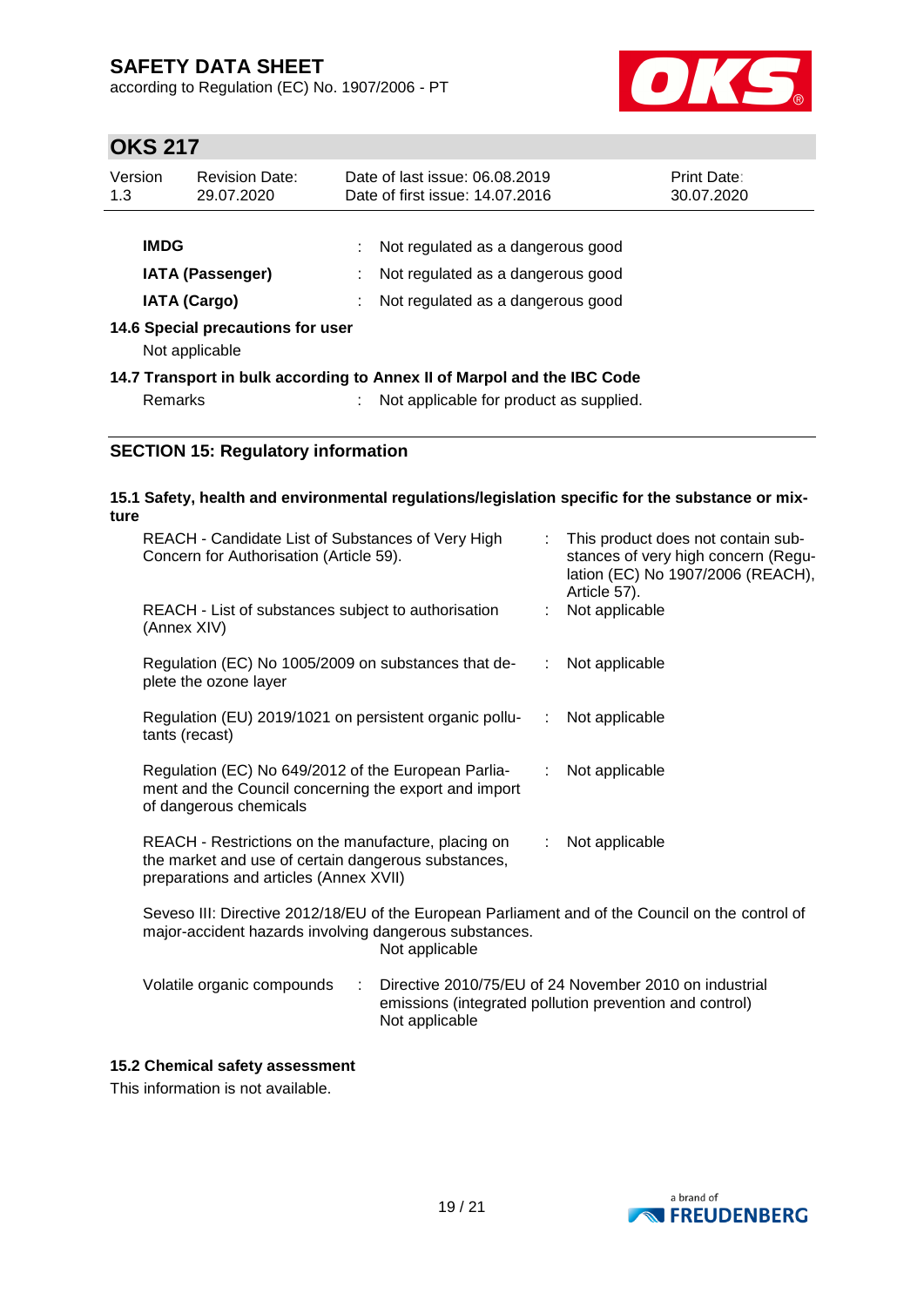according to Regulation (EC) No. 1907/2006 - PT



## **OKS 217**

| Version | <b>Revision Date:</b> | Date of last issue: 06.08.2019  | <b>Print Date:</b> |
|---------|-----------------------|---------------------------------|--------------------|
| 1.3     | 29.07.2020            | Date of first issue: 14.07.2016 | 30.07.2020         |

### **SECTION 16: Other information**

| <b>Full text of H-Statements</b> |                                                 |
|----------------------------------|-------------------------------------------------|
| H <sub>304</sub>                 | : May be fatal if swallowed and enters airways. |
| H <sub>315</sub>                 | : Causes skin irritation.                       |
| H318                             | : Causes serious eye damage.                    |
| H <sub>335</sub>                 | : May cause respiratory irritation.             |

#### **Full text of other abbreviations**

| 2004/37/EC            | Europe. Directive 2004/37/EC on the protection of workers<br>from the risks related to exposure to carcinogens or mutagens<br>at work                                                                                                       |
|-----------------------|---------------------------------------------------------------------------------------------------------------------------------------------------------------------------------------------------------------------------------------------|
| 2017/164/EU           | Commission Directive (EU) 2017/164 establishing a fourth list<br>of indicative occupational exposure limit values pursuant to<br>Council Directive 98/24/EC, and amending Commission Direc-<br>tives 91/322/EEC, 2000/39/EC and 2009/161/EU |
| PT DL 305/2007        | Portugal. Indicative Occupational Exposure Limits                                                                                                                                                                                           |
| PT OEL                | Portugal. Security and Health at the Workplace - Occupational<br>exposure limits of chemical agents                                                                                                                                         |
| 2004/37/EC / TWA      | Long term exposure limit                                                                                                                                                                                                                    |
| 2017/164/EU / STEL    | Short term exposure limit                                                                                                                                                                                                                   |
| 2017/164/EU / TWA     | : Limit Value - eight hours                                                                                                                                                                                                                 |
| PT DL 305/2007 / TWA  | $: 8$ Hour limit value                                                                                                                                                                                                                      |
| PT DL 305/2007 / STEL | Short term limit value                                                                                                                                                                                                                      |
| PT OEL / VLE-MP       | Time Weighted Average                                                                                                                                                                                                                       |
| PT OEL / VLE CD       | Short Term Exposure Limit                                                                                                                                                                                                                   |

ADN - European Agreement concerning the International Carriage of Dangerous Goods by Inland Waterways; ADR - European Agreement concerning the International Carriage of Dangerous Goods by Road; AICS - Australian Inventory of Chemical Substances; ASTM - American Society for the Testing of Materials; bw - Body weight; CLP - Classification Labelling Packaging Regulation; Regulation (EC) No 1272/2008; CMR - Carcinogen, Mutagen or Reproductive Toxicant; DIN - Standard of the German Institute for Standardisation; DSL - Domestic Substances List (Canada); ECHA - European Chemicals Agency; EC-Number - European Community number; ECx - Concentration associated with x% response; ELx - Loading rate associated with x% response; EmS - Emergency Schedule; ENCS - Existing and New Chemical Substances (Japan); ErCx - Concentration associated with x% growth rate response; GHS - Globally Harmonized System; GLP - Good Laboratory Practice; IARC - International Agency for Research on Cancer; IATA - International Air Transport Association; IBC - International Code for the Construction and Equipment of Ships carrying Dangerous Chemicals in Bulk; IC50 - Half maximal inhibitory concentration; ICAO - International Civil Aviation Organization; IECSC - Inventory of Existing Chemical Substances in China; IMDG - International Maritime Dangerous Goods; IMO - International Maritime Organization; ISHL - Industrial Safety and Health Law (Japan); ISO - International Organisation for Standardization; KECI - Korea Existing Chemicals Inventory; LC50 - Lethal Concentration to 50 % of a test population; LD50 - Lethal Dose to 50% of a test population (Median Lethal Dose); MARPOL - International Convention for the Prevention of Pollution from Ships; n.o.s. - Not